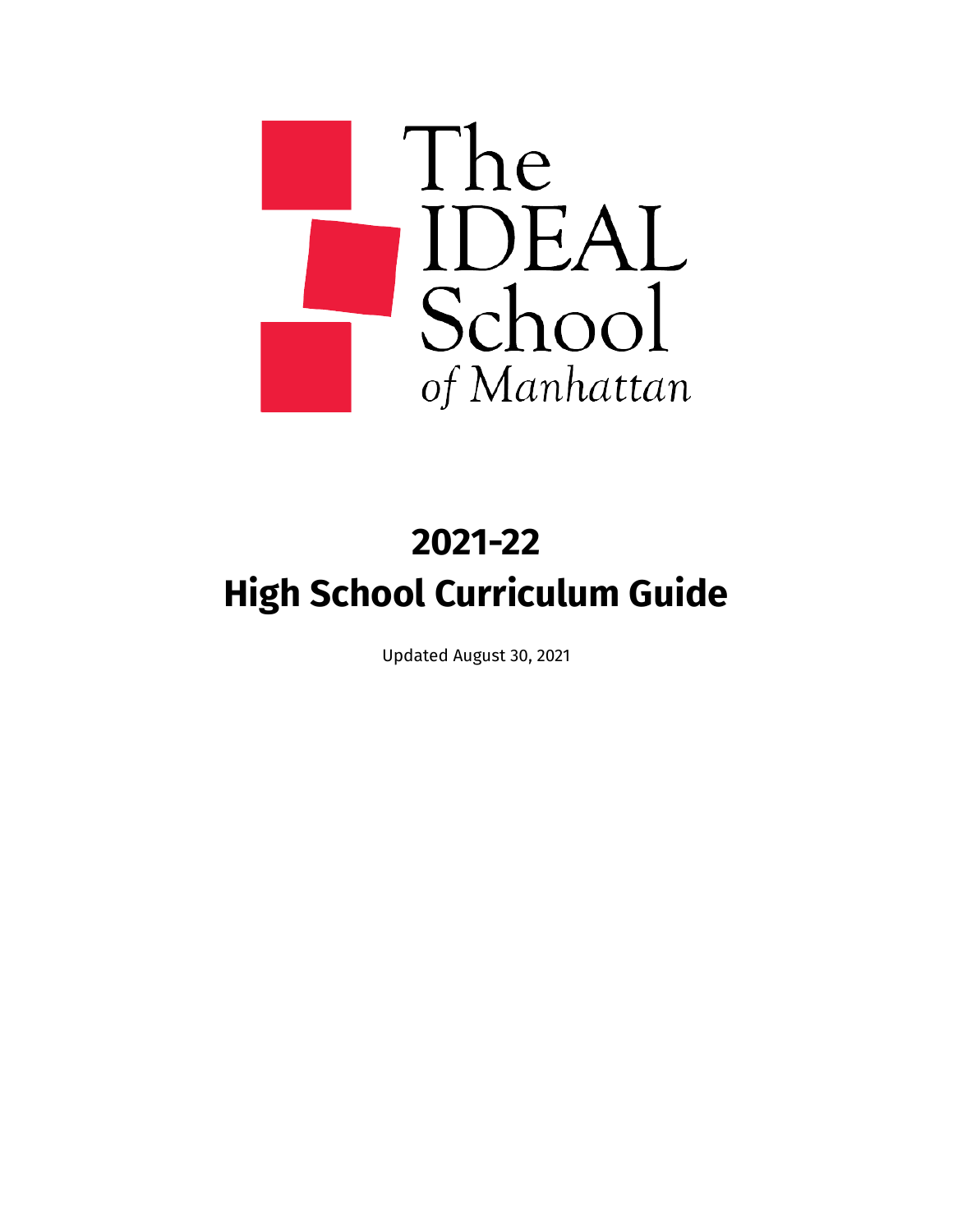

# **Table of Contents**

| <b>Mission</b>                                   | $\overline{\mathbf{2}}$ |
|--------------------------------------------------|-------------------------|
| <b>High School Vision Statement</b>              | $\overline{2}$          |
| <b>Honor Code</b>                                | $\overline{\mathbf{3}}$ |
| The Five I's of IDEAL                            | $\overline{\mathbf{3}}$ |
| <b>IDEAL Four-Year Course Map</b>                | 4                       |
| <b>The Arts</b>                                  | 6                       |
| <b>Music</b>                                     | $6\phantom{1}$          |
| <b>Theatre</b>                                   | $\overline{\mathbf{z}}$ |
| <b>Visual Art</b>                                | 7                       |
| <b>English</b>                                   | 8                       |
| <b>History and Social Sciences</b>               | 11                      |
| <b>The Learning Center</b>                       | 15                      |
| <b>Mathematics</b>                               | 16                      |
| <b>Physical Education</b>                        | 18                      |
| <b>Health and Wellness</b>                       | 18                      |
| <b>Science</b>                                   | 19                      |
| <b>Global Languages</b>                          | 20                      |
| <b>Spanish</b>                                   | 20                      |
| <b>Senior Electives</b>                          | 21                      |
| <b>One Schoolhouse</b>                           | 22                      |
| Leadership, Service Learning, and Social Justice | 23                      |
| <b>College and Postsecondary Guidance</b>        | 25                      |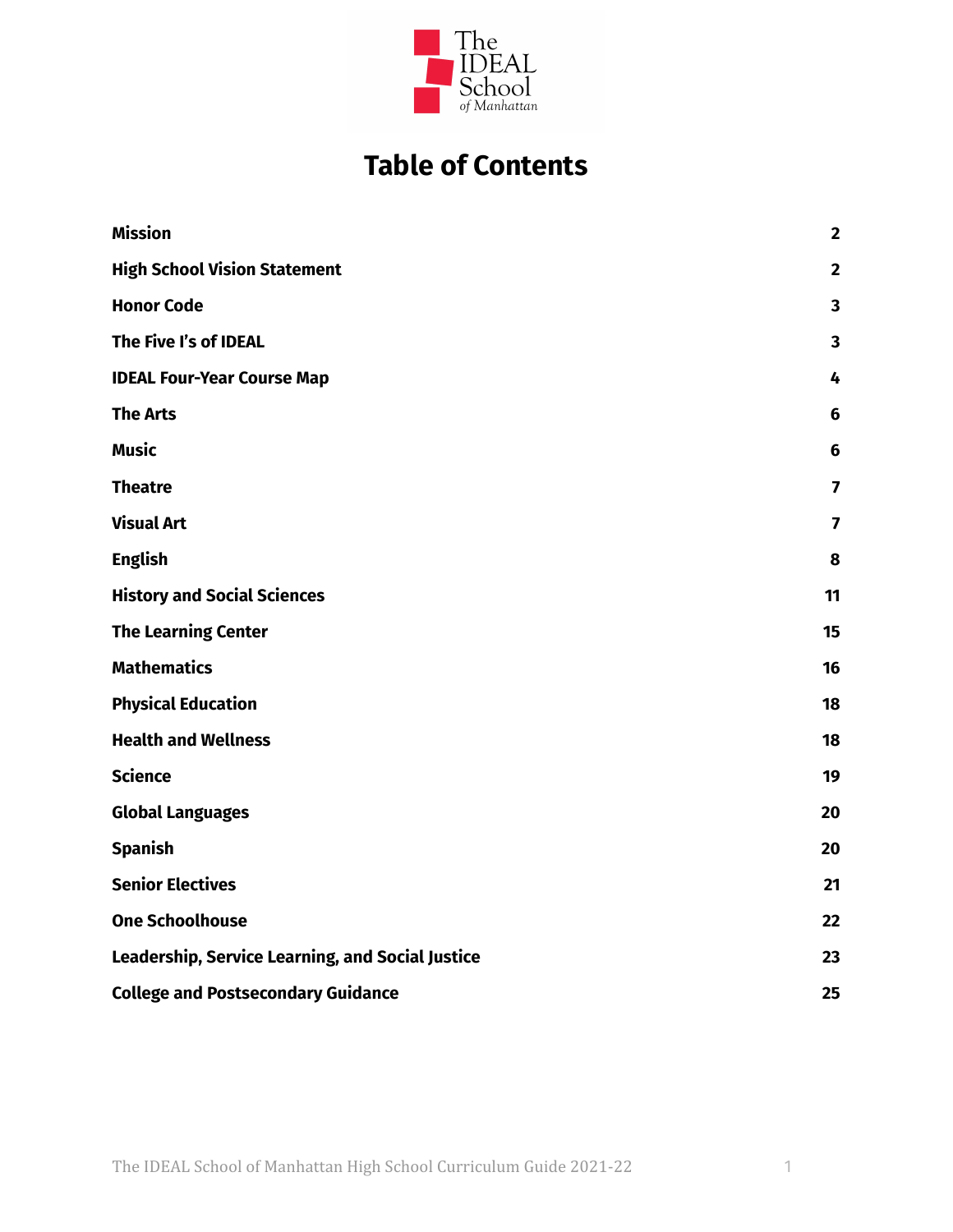

# Mission

<span id="page-2-0"></span>The IDEAL School of Manhattan is an inclusion school dedicated to creating a diverse community that affirms and accepts the full identities of all people, while inspiring academic excellence, creative leadership, and a desire to build a more just and equitable world.

# High School Vision Statement

<span id="page-2-1"></span>IDEAL's High School is a uniquely student-driven, flexible, and individualized program. In small, seminar-style classes, expert faculty cultivate the voice, skills, and confidence of each student through challenging and differentiated academics, creative leadership and service learning opportunities, an integrated multicultural curriculum, and nurturing student-faculty relationships.

IDEAL's High School model is based on a rotating curriculum. Students in Grades 9-12 learn together in intentional groups designed to challenge and support each individual. This means that all High School students study the same essential subject matter in English, history, and science at the same time. For example, in the 2021-22 school year, all High School students will study United States History, while, in English, they are all reading literature related to the themes of identity and power. Students in Grades 9-11 study physics in science, and students in Grade 12 take advanced elective courses. Each course is offered at a variety of levels based on student readiness, including foundational, college-prep, and honors. Throughout the year, students from across sections come together to work on projects, participate in large discussions, take trips, and share presentations. Creativity is at the heart of IDEAL's High School, and all students are required to participate in arts elective classes.

IDEAL's faculty consists of talented general educators, learning specialists, related service providers, and faculty advisors who collaborate and work in partnership with students and families to provide students with a personalized experience during their High School years.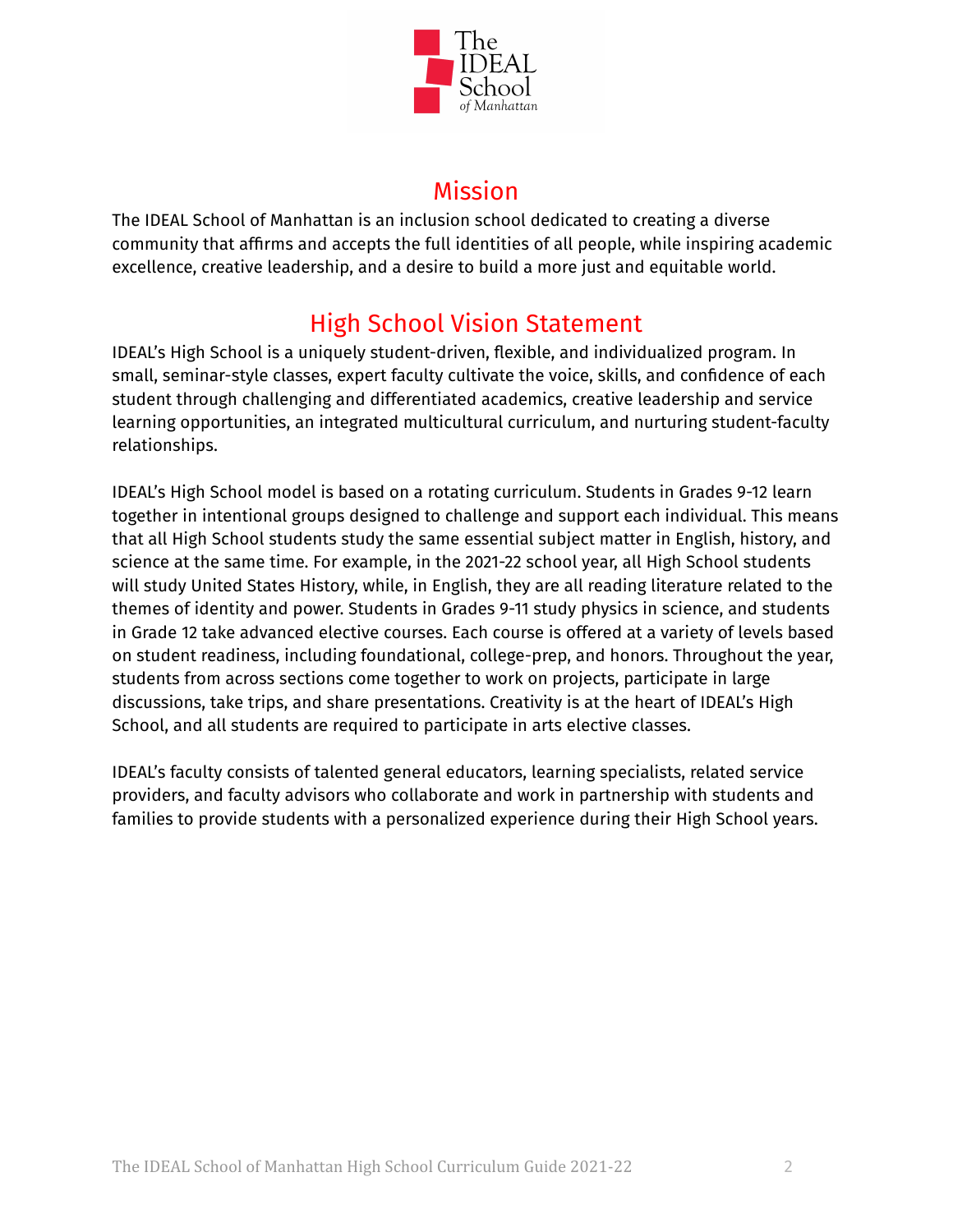

# Honor Code

<span id="page-3-0"></span>This Honor Code summarizes but does not replace the community standards and rules for students set forth in The IDEAL School Family Handbook or the IDEAL Upper School Student Handbook and Code of Conduct. It is comprised of five essential rules and responsibilities to guide each community member to serve the school's mission and to participate in the creation of an inclusive and respectful community, in and out of the classroom, where all individuals have the opportunity to strive for excellence, demonstrate creative leadership, and work together to build a more just and equitable world.

# The Five I's of IDEAL

- <span id="page-3-1"></span>1. I will be respectful of the learning process, strive for excellence in and out of the classroom, and engage respectfully in all school classes, programs, and activities.
- 2. I will act with integrity and represent myself and my work honestly.
- 3. I will ensure that my words and actions demonstrate respect for all and acceptance of the full identity of all individuals that make up our diverse community.
- 4. I will strive to ensure that my actions, my work, and my words help to create a more inclusive community and a more just and equitable world.
- 5. I will be a creative and compassionate leader by modeling IDEAL's core values both in and out of school.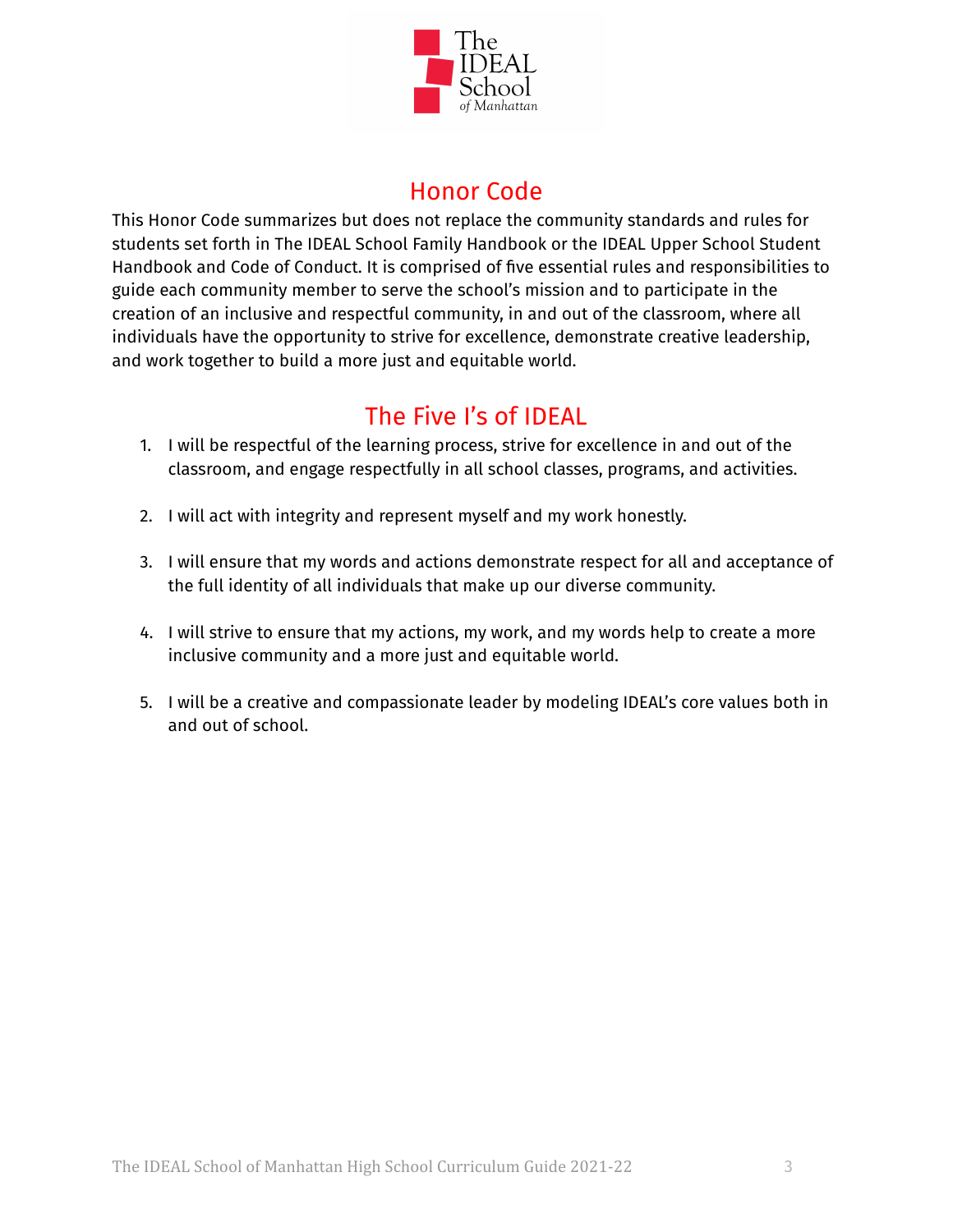

# **IDEAL Four-Year Course Map**

<span id="page-4-0"></span>The following course map highlights IDEAL's unique High School rotating curriculum model. Students in Grades 9-12 are blended and learn together in intentional groups designed to challenge and support each individual learner. This means all students in High School study the same essential subject matter in English, history, and science at the same time. Each course is offered at a variety of levels based on student readiness, including foundational, standard, and honors. Throughout the year, students from across sections come together to work on projects, participate in large discussions, take trips, and share presentations.

#### **Graduation Requirements**

| English 4 Credits     | <b>History 4 Credits</b>               | Math 4 Credits         | Science 3 Credits                                                                                                             | Spanish 3 Credits |
|-----------------------|----------------------------------------|------------------------|-------------------------------------------------------------------------------------------------------------------------------|-------------------|
| <b>Arts 4 Credits</b> | <b>Physical Education</b><br>3 Credits | <b>Health 1 Credit</b> | <b>Graduation</b><br><b>Required Credits: 26</b><br><b>Credits Per Year: 7, including Physical</b><br><b>Education/Health</b> |                   |

### **English**

**Year 1:** Identity and Power **Year 2:** Coming of Age and Journeys **Year 3:** Conflict and Resolution **Year 4:** Leadership and World Leaders

#### **History**

**Year 1:** United States History **Year 2:** Semester 1--Government, Semester 2--Economics **Year 3:** World History **Year 4:** World History: Global Civil Rights Movements

#### **Math**

#### **All students are placed in the appropriate course in the math sequence below, as determined by the math department and Upper School Head.**

- Math for the Real World, Levels 1-4
- Introduction to Algebra, Algebra 1, or Algebra 1 Honors
- Geometry or Geometry Honors
- Algebra 2/Trigonometry or Algebra 2/Trigonometry Honors
- Precalculus or Precalculus Honors
- Calculus or AP Calculus AB or BC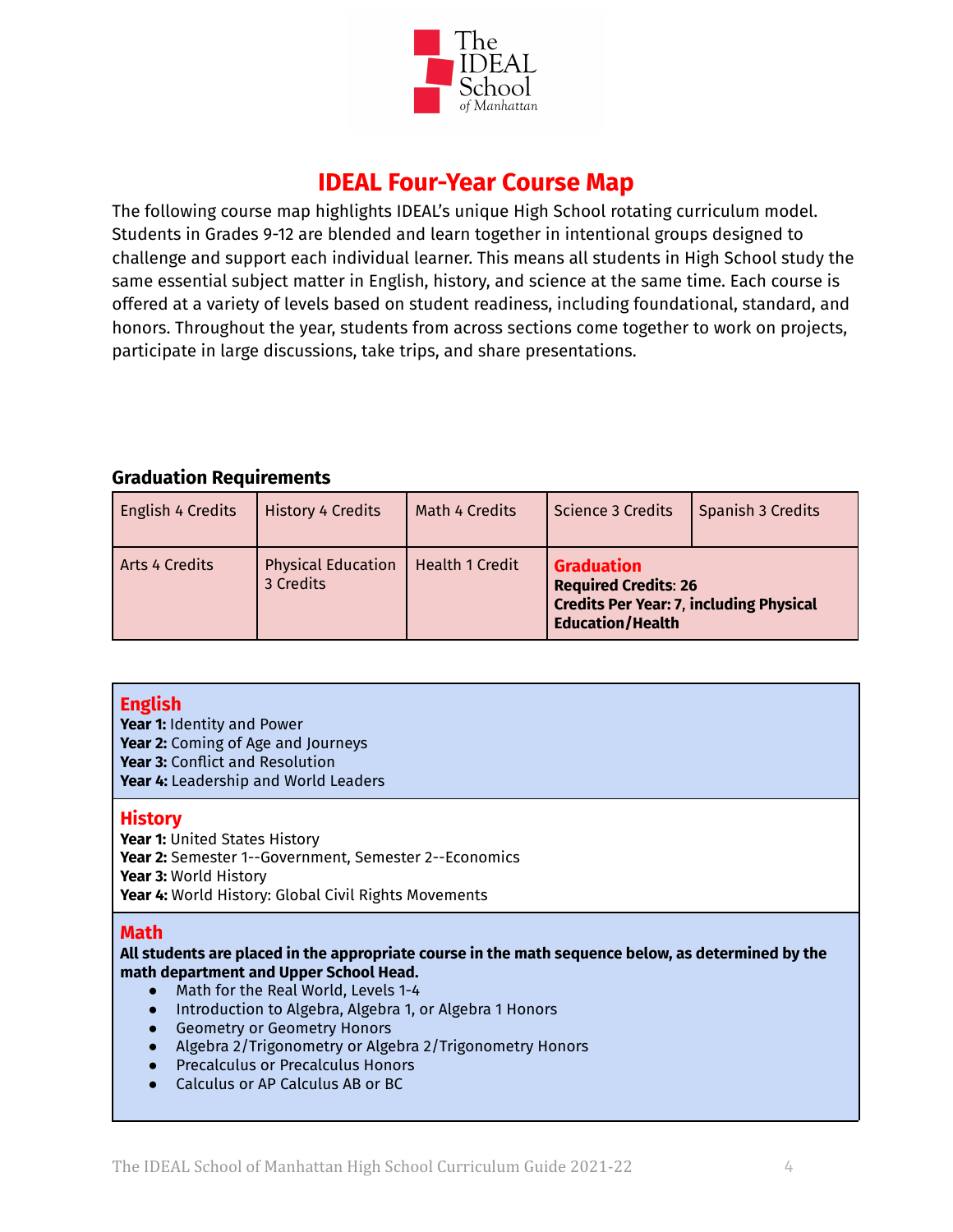

### **Science**

**Year 1:** Chemistry **Year 2:** Physics **Year 3:** Biology **Year 4**: Electives and online options, including AP, will be available and suited to student and teacher interest and expertise

#### **Spanish**

All students take the appropriate course in the Spanish sequence below, as determined by the Spanish department and Upper School Heads. Language exemptions may be granted at the discretion of the Upper School Head and Assistant Head.

Spanish Exposure Spanish 3 Spanish 1 Spanish 4<br>Spanish 2 Spanish 5 Spanish 5/AP Spanish

#### **Arts Electives**

- IDEAL offers a variety of arts electives each year, based on student and teacher interest
- Students select a new elective--Drama, Music, or Visual Art--each semester in High School ● STEAM units such as coding and video-editing are integrated through the curriculum and
- engage students in self-expression, communication, and problem-solving

#### **Physical Education and Health**

- Physical education classes meet three days per week for all students in Grades 9-12
- Health classes meet one day per week during the PE block for all students in Grades 9-12

#### **One Schoolhouse**

- IDEAL students who meet the prerequisites for a One Schoolhouse class and demonstrate interest and independence in this area of curriculum may apply to take one One Schoolhouse class per year at no additional charge
- Prerequisites are listed in the One Schoolhouse online curriculum guide
- Applications to take a One Schoolhouse class are attached at the end of this guide

#### **Next Steps Transition Program**

- Students continue to develop core skills in math, reading, and writing
- Community outings/volunteering
- Public transportation
- Life skills (cooking, cleaning, daily routines)
- Organizational skills (planning, time management, etc.)
- **Extended internship opportunities**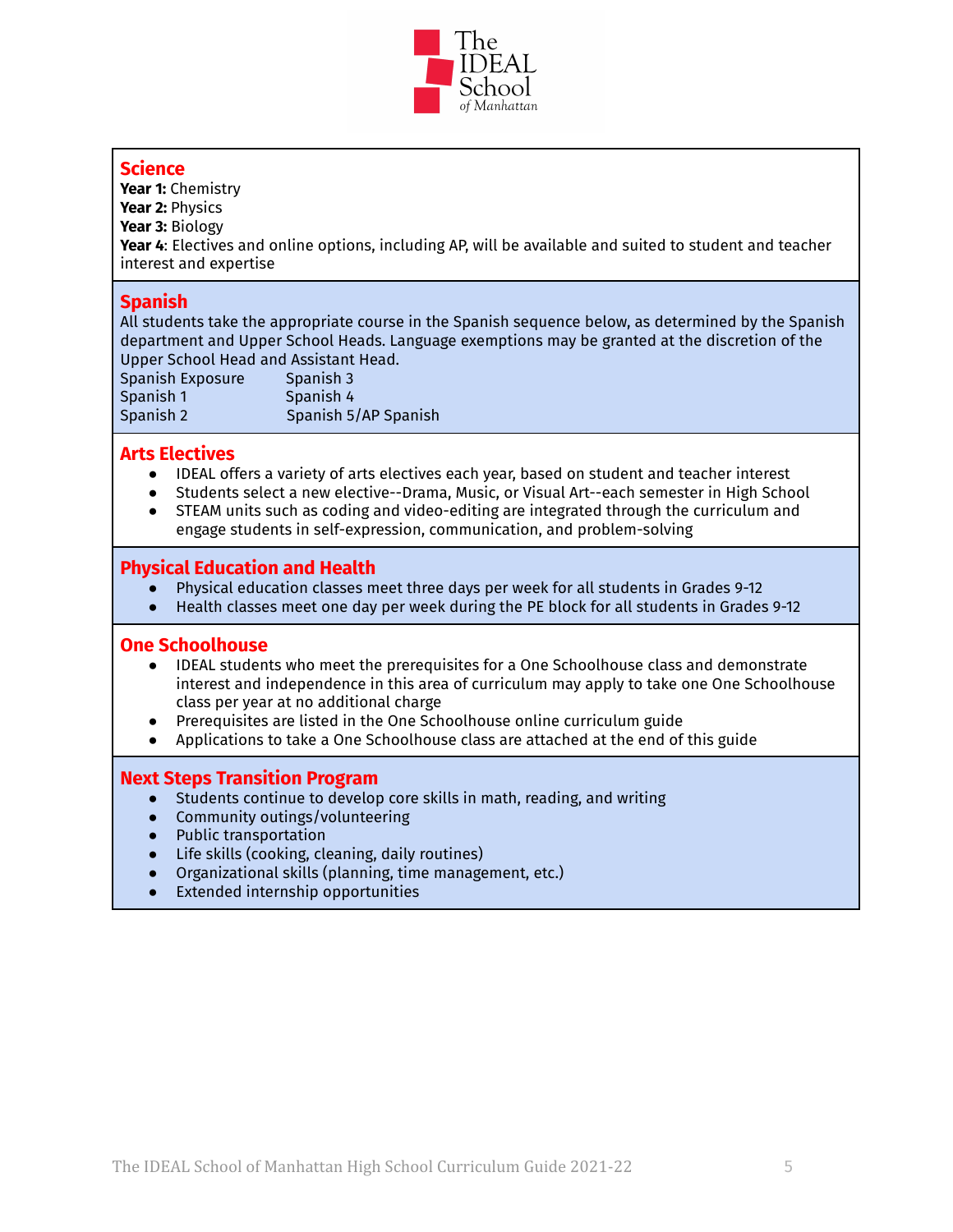

# The Arts

### *Graduation Requirement: Four years (4 credits) in the arts*

<span id="page-6-0"></span>*Through IDEAL's robust arts curriculum, students develop creativity, critical thinking skills, and confidence, and they learn to take healthy risks as they explore multiple perspectives and strengthen their own thinking. The skills students acquire in the arts enhance their learning in all academic areas. Partnerships with New York City outreach programs and cultural institutions extend classroom experiences and create a vibrant curriculum that is integrated throughout all disciplines. Arts classes are mixed-grade, semester-long, and based on student interest. Arts offerings each semester are custom-tailored to suit the individual needs of students enrolled in each specific class.*

# Music

### <span id="page-6-1"></span>*Interdisciplinary Music Appreciation*

Drawing from their knowledge in other subjects, personal life experiences, heritage, and viewpoints, students explore how music is both a product as well as an influencer of culture. Students learn how to appreciate music as a musician, applying musical language to evaluate aesthetic and performative aspects of music, and also as an ethnomusicologist, drawing connections between the cultural implications and influences of the music they enjoy.

#### *Instrumental Exploration*

Applying their growing expertise as music appreciators, students engage in ear training and performance with a variety of melodic and rhythmic instruments including piano, guitar, bass, drums, and hand percussion. Students learn the rudiments of written music and also become practitioners of oral musical traditions from around the world.

#### *Choral Ensemble*

The Choral Ensemble is a performing group that has regular practice in musical literacy, harmony, theory, effective vocal techniques, and the creation of a blended group sound. The ensemble performs diverse choral works seasonally and for special events.

#### *Music Production*

Students in Music Production learn how to engineer a recording session, record a track, and film a music video using GarageBand, iMovie, and other music production media. Students are guided as vocal and instrumental performing artists through the recording process, and also create music tracks on multiple instruments. Other concepts integrated with the projects include studying form, sampling, remixing, processing and mastering a recording, and the physical setup and breakdown of recording hardware from basic setup to advanced setups and configurations.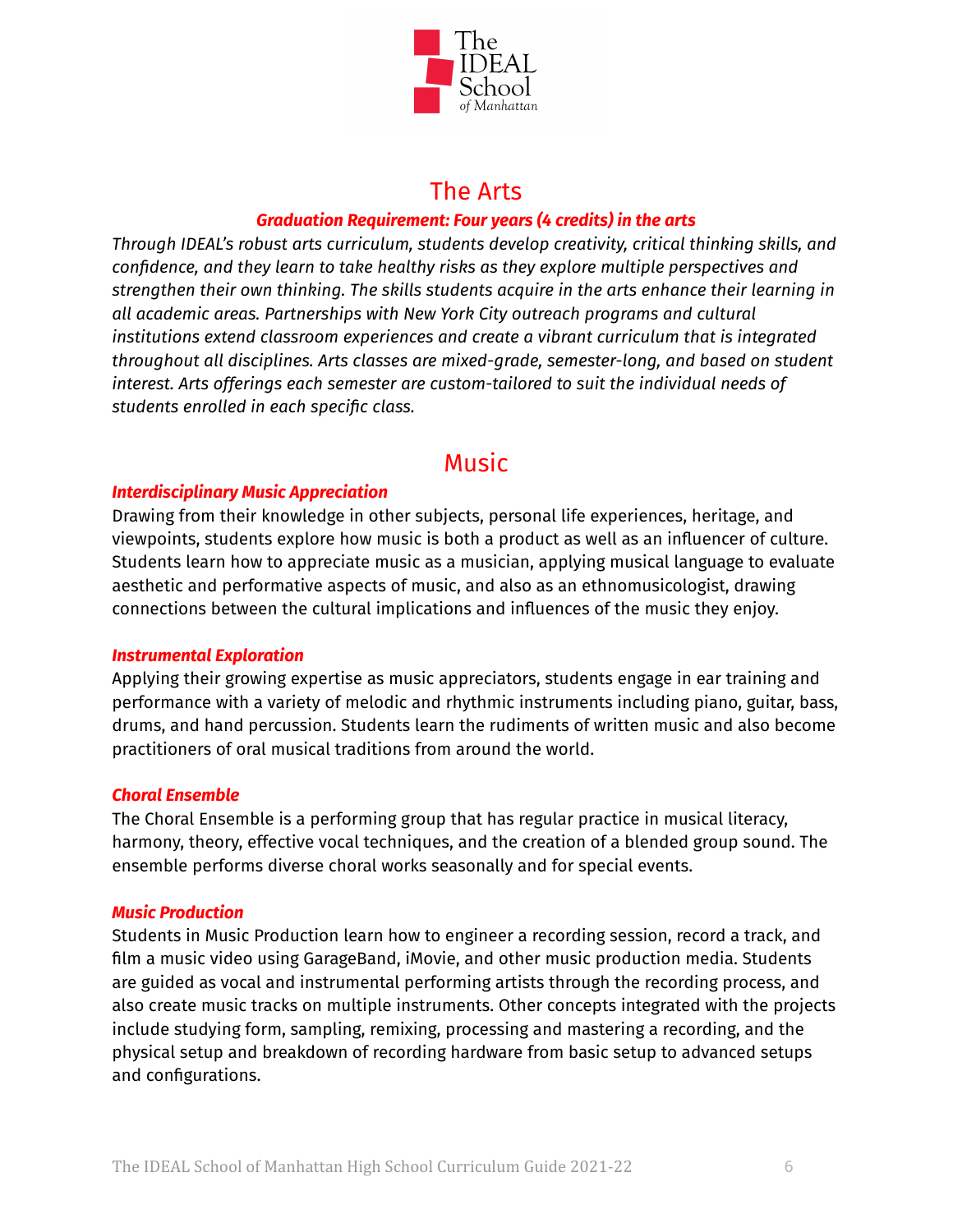

# **Theatre**

#### <span id="page-7-0"></span>*Comprehensive Theatre*

Comprehensive Theatre gives students the opportunity to gain knowledge and the necessary tools to perform in a theatre troupe. In this course, students will explore the many categories and acts that take place during International Thespian Society competitions which include solo, duet, small group, and large group performances both musical and theatrical. In addition to performing, students will learn how to compose short scenes for the stage and instruction on the directing process. Skills built in this unit may result in schoolwide presentation or future competition.

#### *Actors' Lab*

Actors' Lab gives students the opportunity to accomplish their best on-camera presentations. In this course, students participate in performance-based and production activities dedicated to creating compelling works for the screen. The classroom is equipped with cameras, microphones, softbox lighting, set pieces, and props for student use. Artists participate in creating film scenes, live multi-camera shooting activities, and original short film compositions developed by the group. This course challenges students to explore their creative identity, focus their energy, and express their presence to the camera. Furthermore, students gain knowledge and practice in multiple film crew responsibilities.

#### *Comedy Workshop*

This course gives students the opportunity to celebrate humor in all its forms. In this course, students are exposed to variations of improvisation and parody and receive instruction on delivery and physicality. Additionally, students explore literary works by some of the great comedic playwrights of the 20th century such as Neil Simon, Mary Chase, Edward Albee, and Eugene O'Neill. Students also collaborate to develop original scenes and characters.

#### *Theatre Arts Foundations*

In this course, students explore the fundamentals of drama. The objective of this course is to establish a rapport within the theatre arts community and to establish a safe and judgment-free learning environment. Students generate daily journals and participate in discussions following their submissions. Additionally, students collaborate in group scenes which may include pantomime, improvisation, and tableaux.

# Visual Art

#### <span id="page-7-1"></span>*Studio Art*

In this semester-long course, students establish an arts practice guided by the 'Studio Habits of Mind' and 'Teaching for Artistic Behavior' pedagogies. Students experience the visual arts as artists responsible for their learning. Students will be introduced to and develop the essential skills of drawing, collage, painting, digital art, sculpture, and textile art. Following a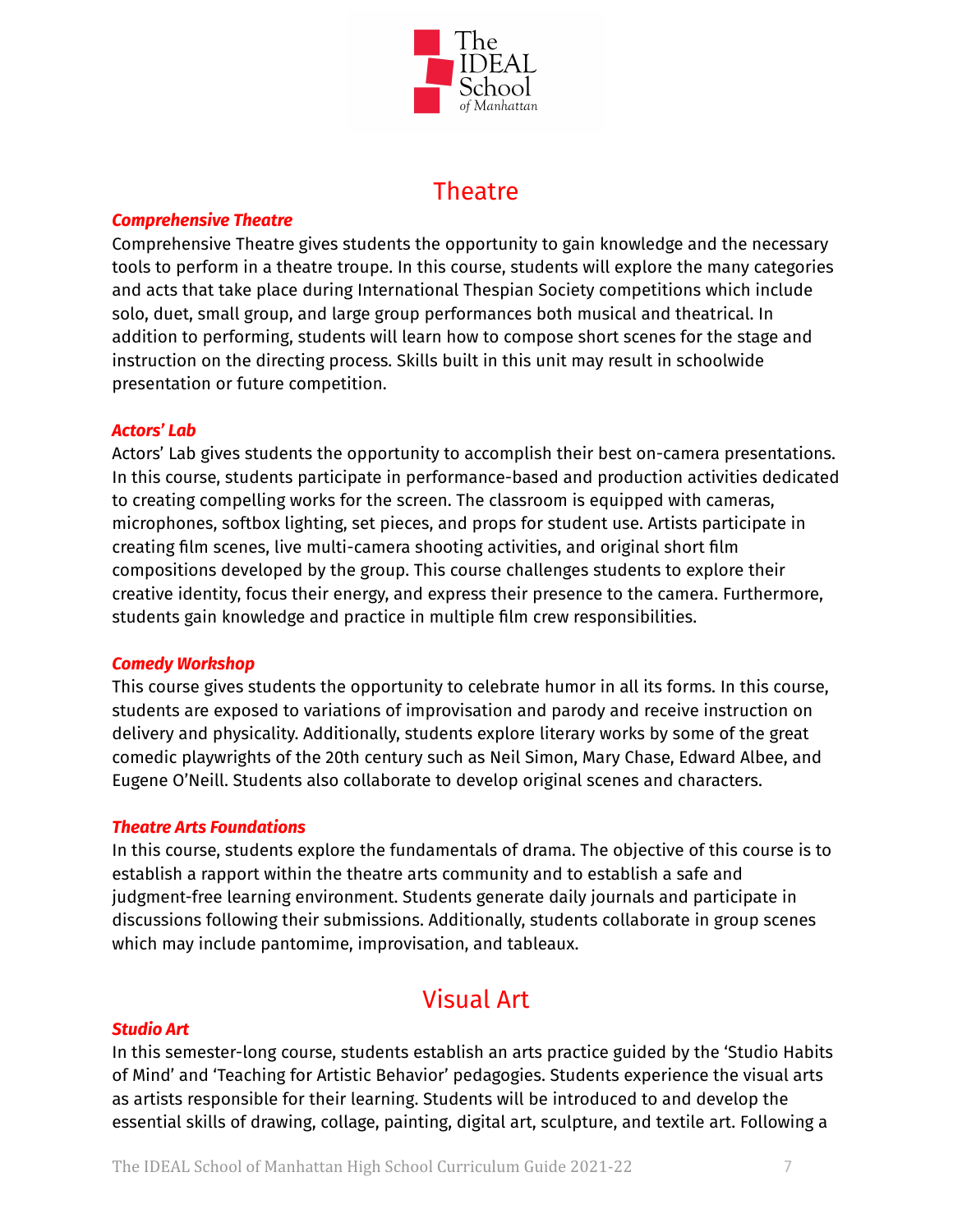

period focused on discovery and experimentation within these mediums, students will advance their individual artistic processes to create their own original works of art. Through this process, students will engage with inquiry and ideation, skill development and artmaking, reflection and revision, self-evaluation and presentation, and will share their final work and artist statement with the IDEAL school community.

### *Studio Art: Portfolio and AP Portfolio*

This year-long course for dedicated juniors and seniors, is equivalent to a one-semester introductory college course in 2-D art and design, 3-D art and design, and drawing. Students create a portfolio of work demonstrating their unique inquiries in art and design and the development of their ideas and artistic process over the course of a year. Student portfolios include works of art, documentation of their artistic process, and written statements about the work presented. In May, students participating in the AP program, submit their work for evaluation to the Advanced Placement college board.

#### *Specialty Arts Course: Fashion and Design*

In this semester-long Fashion and Design introductory course, students will gain a basic understanding of fashion drawing, pattern making, sewing; both by hand and machine, and jewelry design. With each skill introduced students will complete an example project, such as a fashion drawing portfolio page, hand-sewn pillow, machine-sewn reversible tote bag, and custom jewelry piece. The culminating semester project will be designing and creating the costumes for the IDEAL spring musical.

# English

#### *Graduation Requirement: Four years (4 credits)*

<span id="page-8-0"></span>*In small, student-centered learning communities, students explore and analyze texts from a variety of literary genres. Through discussion, students strengthen their ability to analyze text, make connections, express themselves with clarity, and compare multiple perspectives. At each level, students develop their written expression in workshop-style classes focused on the writing process. They also learn how to format essays with appropriate headings, citations, and textual support. Students compose one formal research paper each year, strengthening their understanding of the research process and improving their ability to evaluate sources, synthesize original and published ideas, and apply MLA format. As students move from freshman to senior year, they gradually take on more leadership responsibilities and are supported individually in realizing their potential. All English classes are mixed-grade, with instructional groupings suited to learning profile and readiness. A variety of levels, including foundational, college-prep, and honors, are offered each year, with intentional bridges and opportunities for shared conversations and projects among all of the classes.*

### *Honors/AP English: Literature (2021-22, Grades 9-12)*

All aspects of this course are designed to support students in becoming more effective readers, writers, and critical thinkers. In particular, this course will challenge students to pay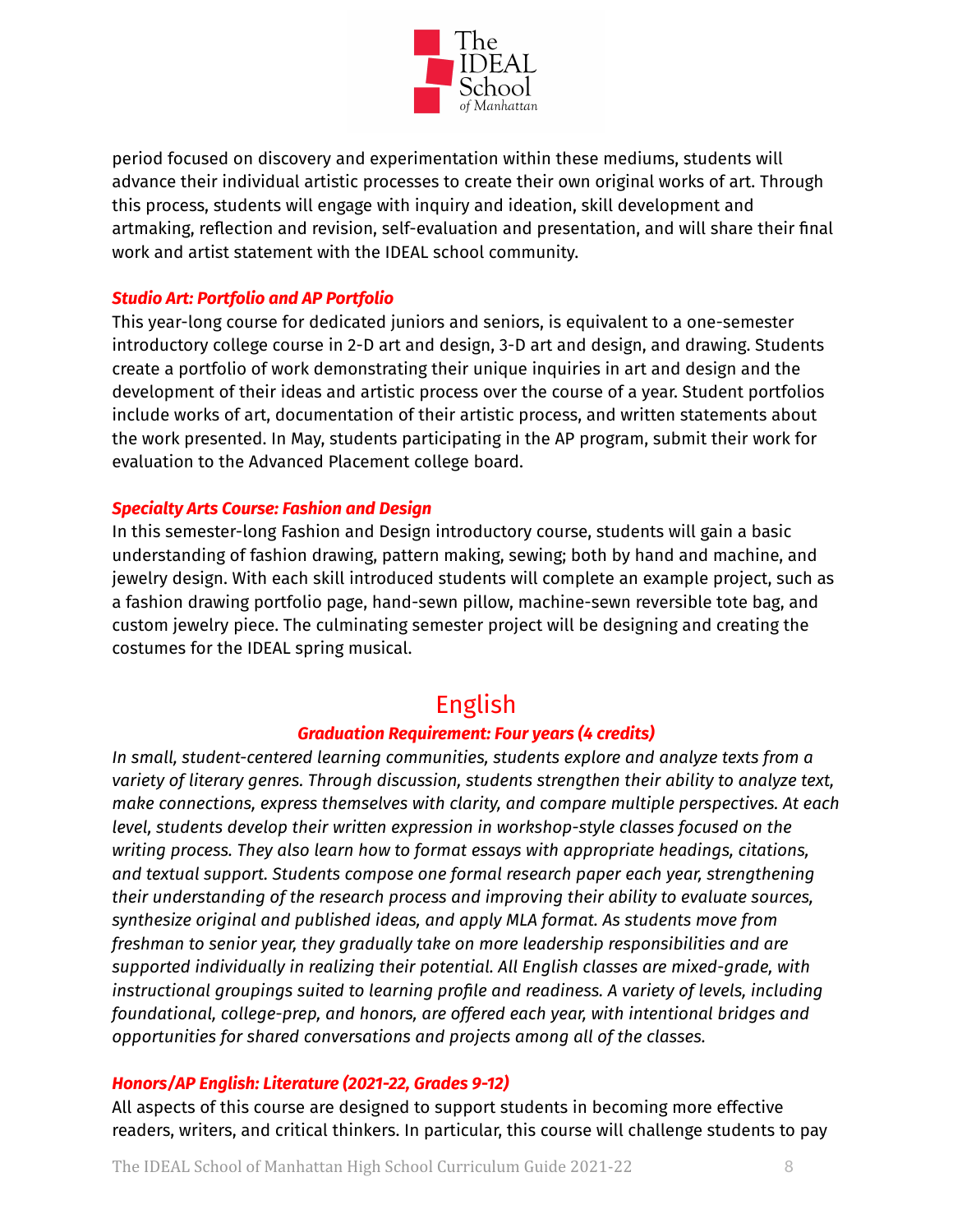

attention to the daily arguments presented to us in today's media, and teach them that all good writing is rewriting. This honors-level English Literature course focuses on the development and revision of evidence-based analytic and argumentative writing, the rhetorical analysis of nonfiction texts, and the decisions writers make as they compose and revise. Students will evaluate, synthesize, and cite text to support their arguments. Additionally, throughout the year they will read and analyze rhetorical elements and their effects in nonfiction texts--including images as forms of text--from a range of disciplines, voices, and historical periods. Students will read fiction and non-fiction texts that include *Frankenstein, Lord of the Flies, The Things They Carried, The Diary of a Young Girl, A Small Place, Americanah, Interior Chinatown, The Cartographer Tries to Map a Way to Zion, The Joy Luck Club, Between the World and Me, The Underground Railroad, Gulliver's Travels,* and *Macbeth*. Throughout the year, students are supported through one-to-one teacher conferences, peer revisions, and regular essay writing through a process of drafting and revision.

#### *English: Identity and Power (2021-22, Grades 9-12)*

All aspects of this course are designed to support students in becoming more effective readers, writers, and critical thinkers. The texts explore themes related to identity and power and may include works such as *Frankenstein, Lord of the Flies, The Diary of a Young Girl, The Cartographer Tries to Map a Way to Zion, The Joy Luck Club, Between the World and Me, The Brief Wondrous Life of Oscar Wao, Interior Chinatown,* and *Macbeth*. Our reading of these texts paired with class discussion, projects, reflections, essays, and field trips will introduce students to the various factors and experiences that shape individuals and societies. This course will also expose students to how power and privilege function in society. Texts will be paired with film, poetry, and short stories to further inspire discourse on how identity and power function at the individual and societal levels. Students will have the opportunity to write for a variety of purposes and will focus their attention on analytical, comparative, and personal essays, in addition to completing a research paper related to the theme. Students continue to develop strong thesis statements and provide evidence and analysis to support their ideas. To further the development of their reading and writing skills, students will study grammar and vocabulary contextually throughout the year. Assessments are derived from students' reading, writing, and class discussion. Students in the foundational level receive differentiated materials and assignments to support their learning, and students in the honors level will receive additional reading, writing, and research assignments.

### *English: Identity and Power--Foundations (2021-22, Grades 9-12)*

All aspects of this course are designed to support students in becoming more effective readers and writers. To this end, students study literature from a variety of genres with a critical lens. The texts and poetry explore themes related to leadership and may include works such as *Who Was Ann Frank?*, *The Outsiders*, *Home of the Brave*, *Frankenstein, The Hate U Give, My Friend the Enemy,* and *Night.* While students have the opportunity to write for a variety of purposes, they focus their attention on personal narratives, comparative essays,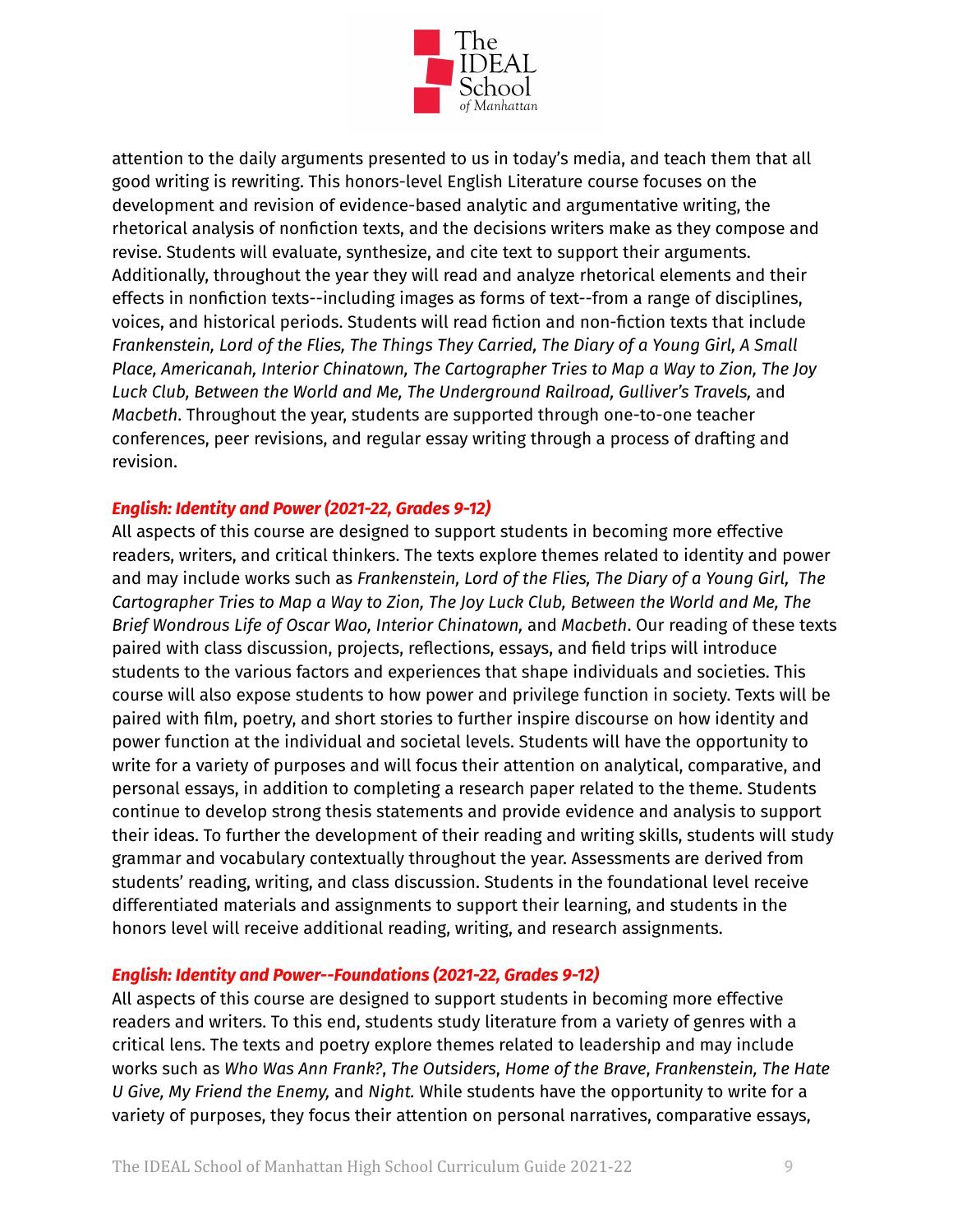

literary responses, and perspective essays. Additionally, students will complete a research paper related to the theme of conflict and resolution. Students will continue to learn to develop strong thesis statements and provide textual evidence and analysis to support their ideas. To further the development of their reading and writing skills, students study grammar and vocabulary contextually throughout the year. Assessments are derived from students' reading, writing, and class discussion. Students in the foundational level receive differentiated materials and assignments to support their learning.

#### *English: Coming of Age and Journeys (2022-23, Grades 9-12)*

All aspects of this course are designed to support students in becoming more effective readers, writers, and critical thinkers. The texts explore themes related to coming of age and journeys and may include *When I Was Puerto Rican, Enrique's Journey, The Boys in the Boat, Othello, Persepolis, American Born Chinese, Things Fall Apart,* and *There, There*. These readings, paired with class discussion, projects, and essays will expose students to diverse voices and the struggles and triumphs of coming of age. These texts will illuminate the various types of physical, mental, and emotional journeys representative of individuals, groups of people, and changing societies. Students will have the opportunity to write for a variety of purposes and continue to develop personal and analytical writing skills throughout the year. They will focus attention on personal narratives, analytical, and expository writing, in addition to composing a research paper related to the theme of coming of age and journeys. Students will continue to learn how to develop strong thesis statements and provide evidence and analysis to support their ideas. To further the development of their reading and writing skills, students study grammar and vocabulary contextually throughout the year. Assessments are derived from students' reading, writing, and class discussion. Students in the foundational level receive differentiated materials and assignments to support their learning, and students in the honors level receive additional reading, writing, and research assignments.

### *English: Conflict and Resolution (2023-24, Grades 9-12)*

All aspects of this course are designed to support students in becoming more effective readers, writers, and critical thinkers. The texts and poetry explore themes related to conflict and resolution and may include works such as *A Long Way Gone, The Kite Runner, 1984, Lord of the Flies, Night, Slaughterhouse 5, Henry VI, Cold Mountain, Beyond War, The Namesake,* and independent reading. Textual reading paired with class discussion, projects, and writing will expose students to the complexity of conflict and the process of resolution. These texts will illuminate the various struggles between forces and will explore relationships, tensions, and resolutions that occur on an individual and global scale. This course will encourage students to identify internal and external conflicts affecting characters and societies and their resounding effects. Students will also study the techniques writers use to drive conflict and establish resolution within the story arc and employ these techniques in their own writing. Balancing the study of literature and the creation of writing, students will write for a variety of purposes ranging from expository and personal narrative to research,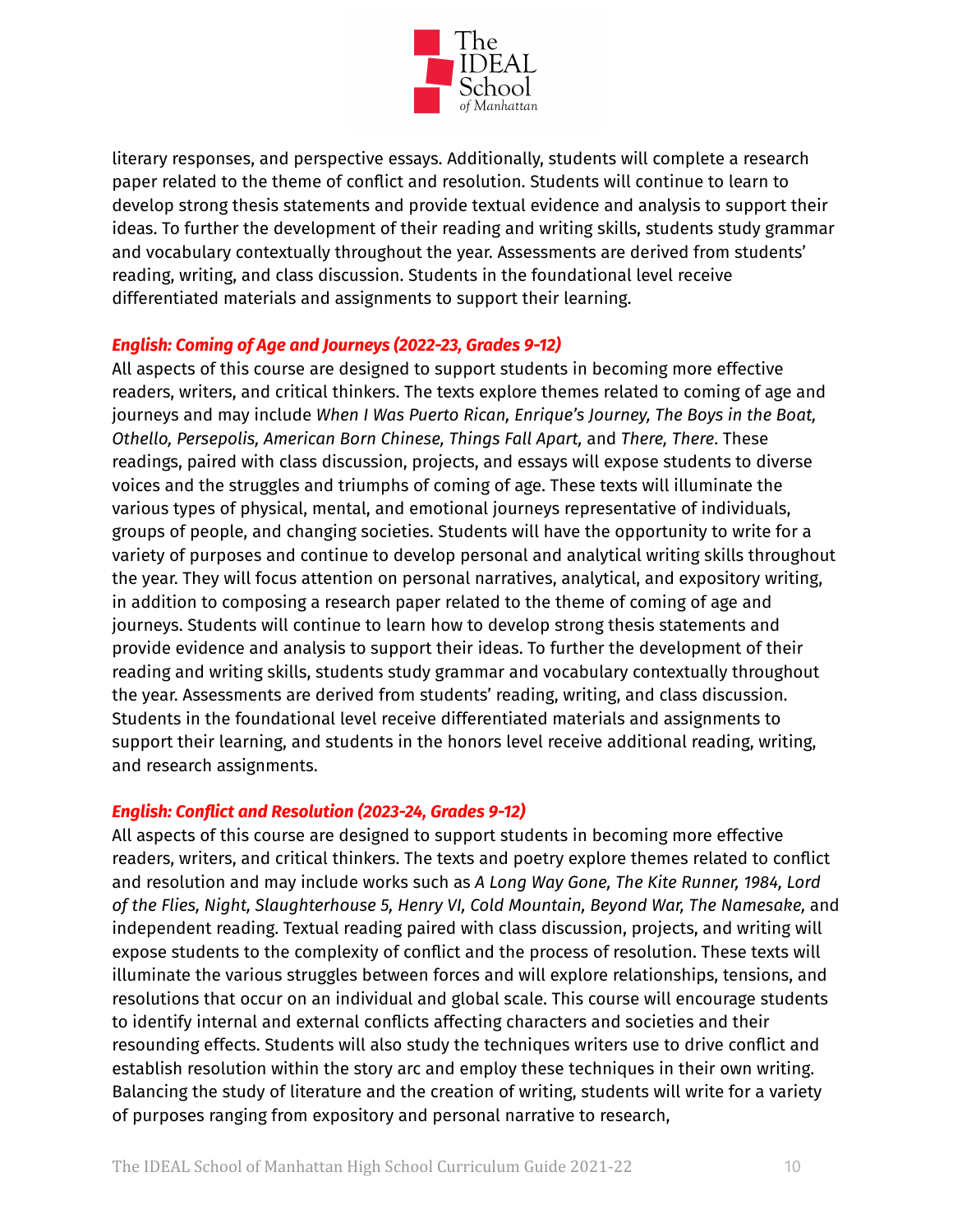

analysis/argumentation, and creative writing. The emphasis throughout will be in helping students continue to develop as enthusiastic and skilled readers and as confident writers. Students will continue to learn to develop strong thesis statements and provide evidence and analysis to support their ideas. To further the development of their reading and writing skills, students will study grammar and vocabulary contextually throughout the year. Assessments are derived from students' reading, writing, and class discussion.

#### *English: Leadership and World Leaders (2024-25, Grades 9-12)*

All aspects of this course are designed to support students in becoming more effective readers and writers. To this end, students study literature from a variety of genres with a critical lens. The texts explore themes related to leadership and world leaders and may include works such as *Julius Caesar, Dreams From My Father, The Hate U Give, 1984, The Alchemist, I Know Why the Caged Bird Sings, The Color Purple, Unbroken,* and *Invisible Man.* While students have the opportunity to write for a variety of purposes and continue to develop personal and analytical writing skills throughout the year, they focus particular attention on narrative writing, journalism, and persuasive writing, as well as research. Students develop strong thesis statements and provide evidence and analysis to support their ideas. To further the development of their reading and writing skills, students study grammar and vocabulary contextually throughout the year. Assessments are derived from students' reading, writing, and class discussion. Students in the foundational level receive differentiated materials and assignments to support their learning, and students in the honors level will receive additional reading, writing, and research assignments.

# History and Social Sciences

### <span id="page-11-0"></span>*Graduation Requirement: Four years (4 credits), including two years of World History and two of United States History, with one of those years focused on Economics and US Government*

*IDEAL's History Department emphasizes historical thinking, research, and writing skills as students study American and World history through a variety of contrasting lenses. Debate and discussion are featured heavily in classes that cultivate student voice and opinion through the examination of various viewpoints, even as students develop their essential knowledge of the subject matter. All history classes are mixed-grade, with instructional groupings suited to learning profile and readiness. A variety of levels, including foundational and honors, are offered each year, with intentional bridges and opportunities for shared conversations and projects among all classes.*

### *United States History (2021-22, Grades 9-12)*

This class examines the history of the United States from its founding to the present. Whether or not history matches the ideals the Founding Fathers put forth for their new nation is an essential question. Therefore, students first examine what motivated our founders to break away from Great Britain and form "a more perfect union" and then look at the institution of our government and how it upholds those original values. Students analyze the Declaration of Independence, the United States Constitution, and the Constitution of New York to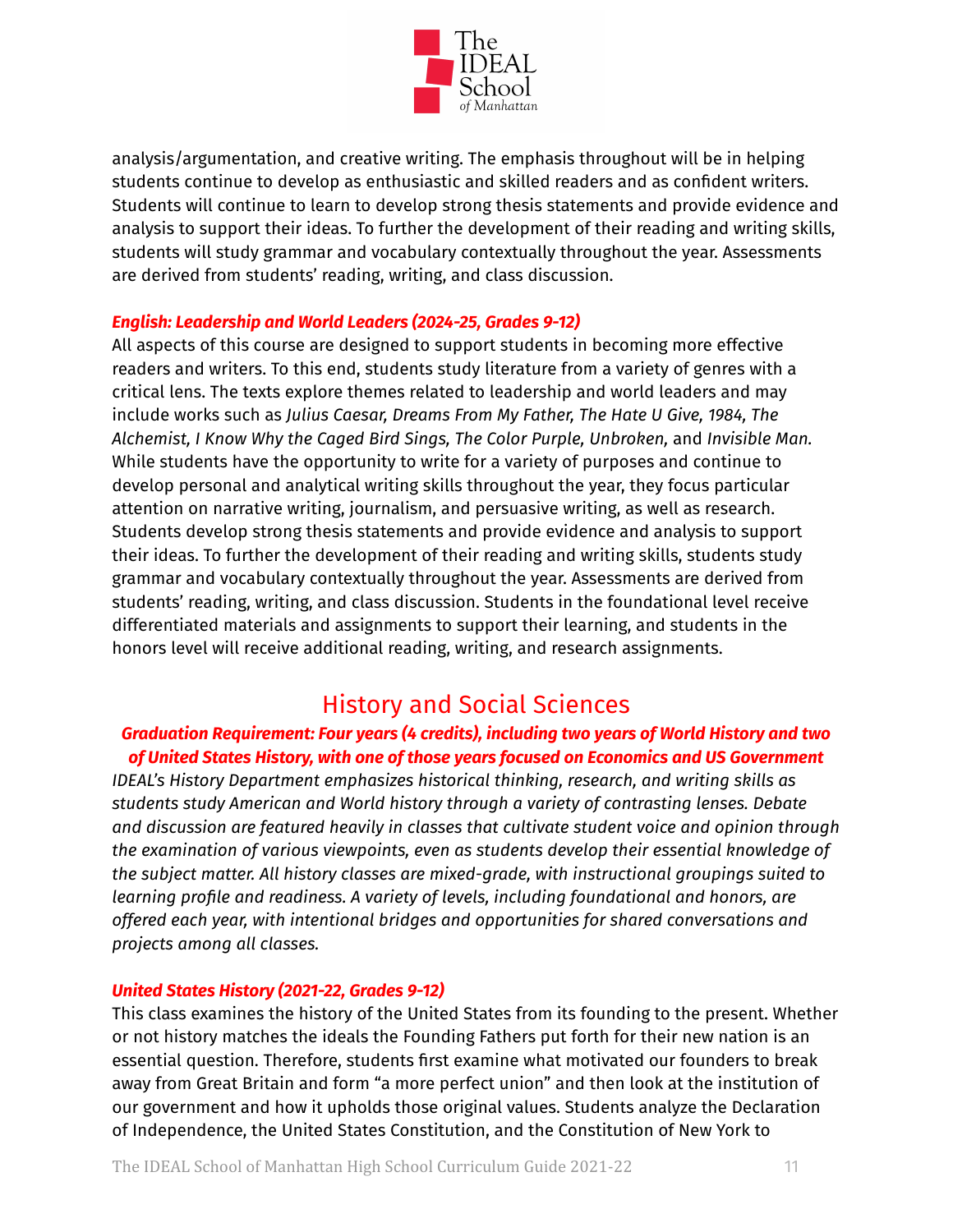

determine how these important documents are relevant to the world today. Students examine American history from its founding through the civil rights era and to the present day, paying close attention to marginalized groups whose voices are often left out of history, in order to see if the original goals of the Founding Fathers extended to them. The focus of the class is on who has belonged to our nation and who has been excluded in different eras. Students employ and develop their research skills through an individualized Civil Rights Research paper, through which they research an area of civil rights of personal interest. This course uses *A People's History of the United States* by Howard Zinn.

#### *United States History--Foundations (2021-22, Grades 9-12)*

The approach to this course begins with exposure to life in the colonies and understanding how our government came to be, as well as how it evolved through the years. Students study the development of the Constitution, the amendments, and how the laws created by the founders impact our lives today. Major themes of this class include industrialization, urbanization, the emergence of the United States as a world power, the two World Wars, the Cold War, 9/11, and current events. The branches of government and civic responsibility are also essential topics. A multisensory approach helps students to gain an understanding of how and why the history of the United States has evolved and developed into the country they live in today. This course uses *A Young People's History of the United States* by Howard Zinn.

### *Civil Rights Research Projects (Grades 9-12)*

The annual, schoolwide Civil Rights Research Project is an opportunity for every student to examine an aspect of civil rights that resonates for them and springs from the history curriculum. This year-long research process begins in September with students exploring the focus that their research will take. In recent years, students have studied women's rights, environmental racism, and the rights of religious and ethnic groups. Students increasingly focus their research towards organizations that can allow them to take personal agency in supporting initiatives that are meaningful to them, such as finding solutions to urban food deserts or clean water access. Guided by teachers, students identify research sources and articulate their understanding of the civil rights issue, the stakeholders, potential solutions, and ways young people can have agency in the solution. Students write a research paper and develop a forum to present and share their research with the community in their Civil Rights Research Presentations.

### *United States Government (First semester 2022-23, Grades 9-12)*

In this course, students study the United States government and its evolution from the Revolutionary Era to the present. Students begin by analyzing the U.S. Constitution and the forces that shaped it, including the conflict and balance between federal and state power. Students research the three branches of the federal government, exploring how the legislative, executive, and judiciary branches interact. They analyze some key decisions of the Supreme Court to evaluate how it interacts with and guides the American system. Students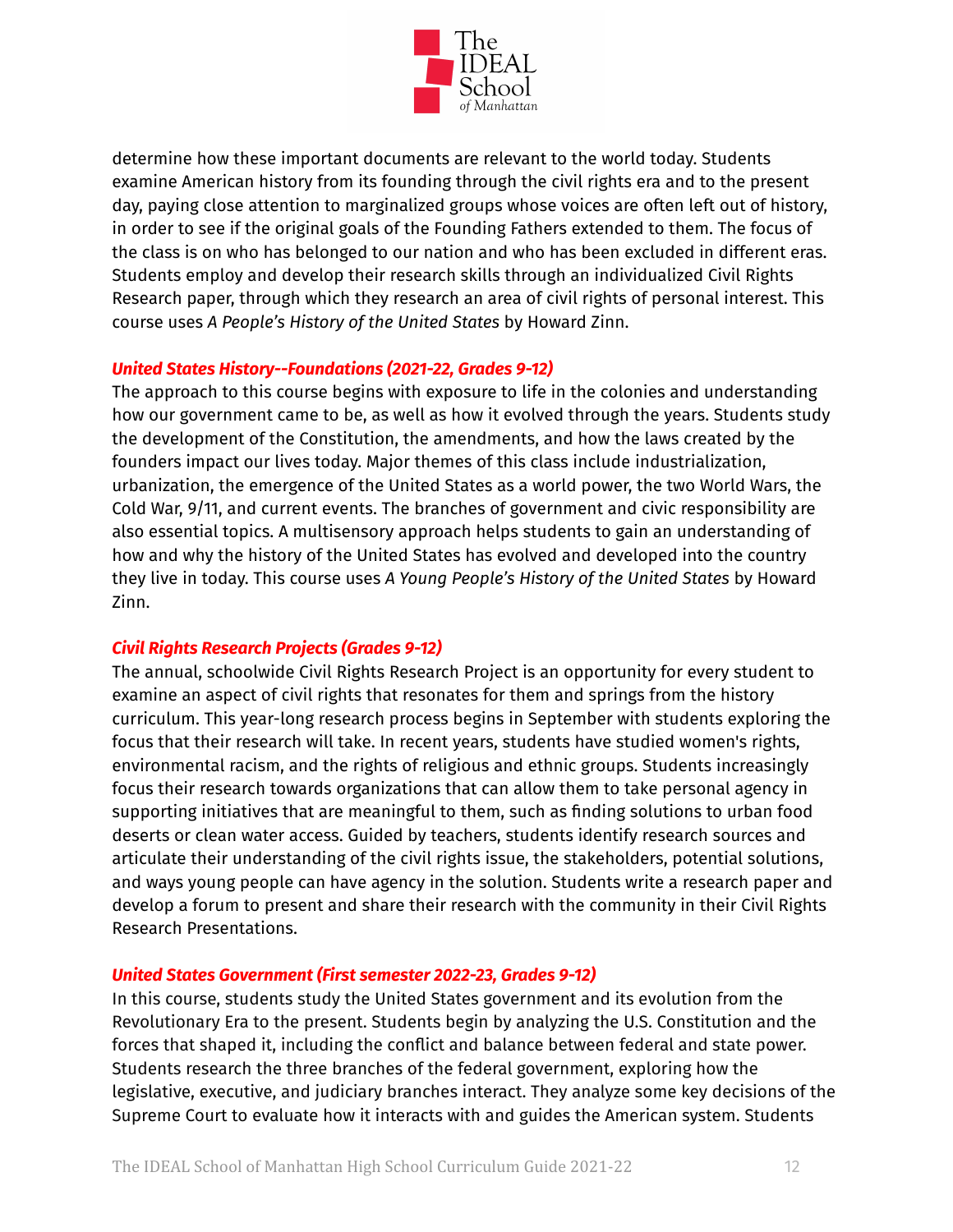

also debate the four theories of power in America: pluralist, Marxist, elite, and bureaucratic. Students learn about the electoral process and the impact of special interest groups on the government. Civil rights and liberties are also a focus of this class as students examine interpretations by the courts such as freedom of speech, rights of the accused, and the rights of women. The class moves from the theoretical to the practical as students explore ways in which individuals and groups can participate in government--through voting, protest, and movements, and compare various movements, past and present. Students also develop media literacy skills by evaluating the impact of the media--from print to television and online sources--on elections and movements. As a part of this unit, students research the ownership and influence of contemporary media outlets. For a final project, students research and develop--and, if they choose, implement--a plan to contribute to a movement or political action group that is personally meaningful to them.

#### *United States Government--Foundations (First semester 2022-23, Grades 9-12)*

In this course, students study the history of our nation's government, the branches of government and their roles, and how the branches work together to ensure we remain a democracy. Students also learn about the key concepts of the Constitution. The class explores how the Constitution was created, its language, components, and the importance of the Bill of Rights. Students also spend time discussing how this document is important to our country's history and today's society. Students compare and contrast the roles of the federal and state governments and research the three branches of government and the concept of checks and balances. Students learn about the key positions in each branch and research a job that interests them, presenting to the class about the requirements and the role and responsibilities of those holding this position. As a part of this course, students also develop media literacy skills, evaluating the presentations of candidates and special interest groups on television, in print, and on social media. In addition to learning about how the media influences voters, students learn about the responsibility of voting and the electoral process. For a final project, students select a political figure or movement in recent history to research, write about, and present to their classmates.

#### *Economics (Second semester 2022-23, Grades 9-12)*

This course explores the production, consumption, and transfer of wealth through the history of our country. Students study how major fiscal crises and events such as the Great Depression, the Great Recession, the collapse of the United States housing bubble, and drivers such as inflation and unemployment affect the different socioeconomic classes that make up our country. Students research and analyze market cycles, supply and demand, small vs. large businesses, and the stock market to gain insight into the intricacies of the American capitalist system. Activities include a comparison of primary and secondary sources in a variety of media, as well as debate and class discussions. Students complete research papers, interviews, and projects as they explore the impact of economics on American history and the daily lives of Americans.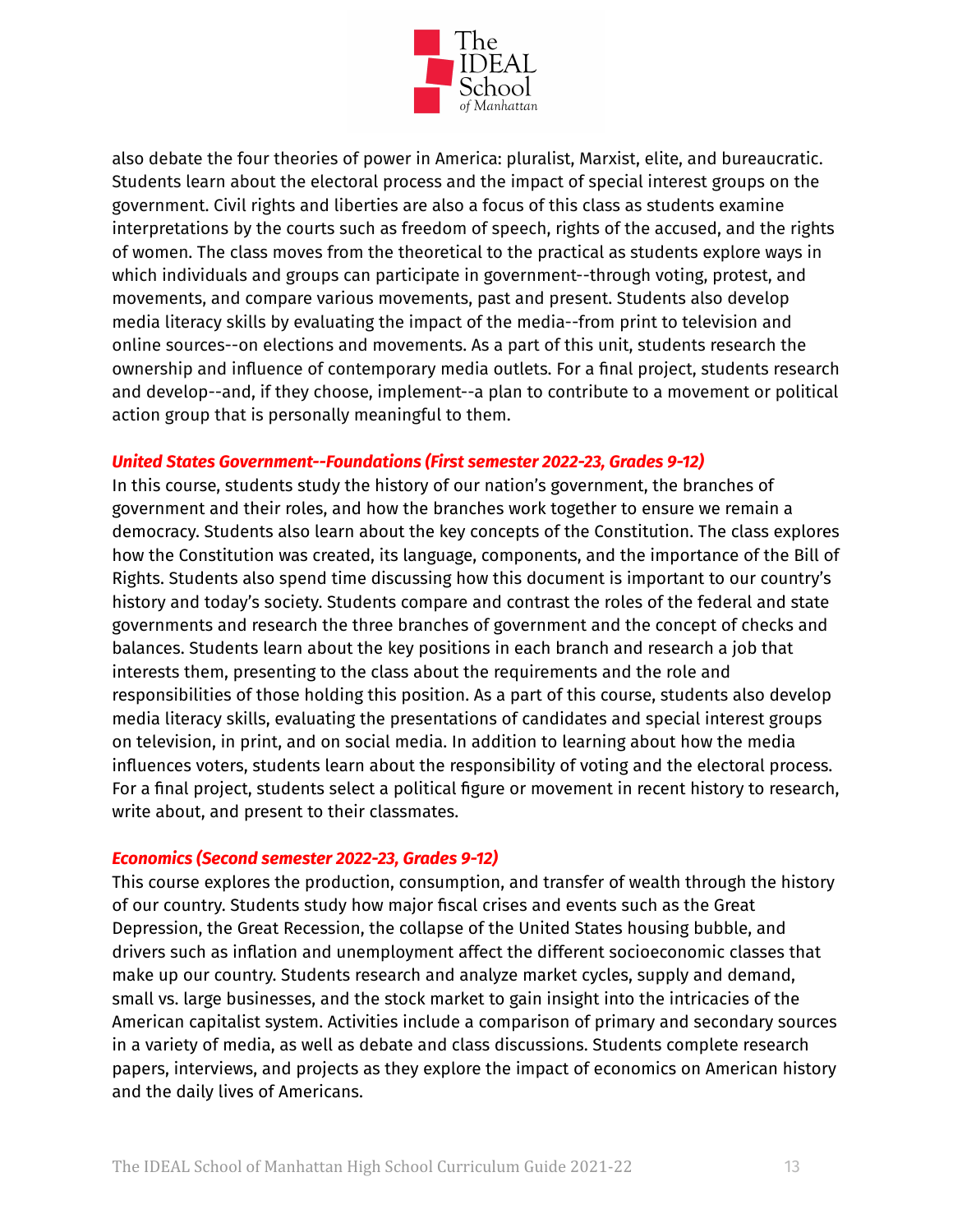

#### *Economics--Foundations (Second semester 2022-23, Grades 9-12)*

In the foundational level of Economics, students examine the importance of money and how it directly ties to the world around us. Core concepts include a comparison of wants vs. needs, wealth vs. poverty, small vs. large businesses, and how key fiscal crises affected these concepts for different socioeconomic classes. Students research, compare and contrast, and use critical thinking skills to understand how drivers such as inflation, unemployment, and recession impact different economic groups when obtaining jobs, homes, clothing, healthcare, and other necessities. Mathematical thinking skills critical to daily living and budgeting are reinforced throughout this course. As a culminating project, students design their own small business, plan a budget, and run and evaluate it.

#### *World History (2023-24, Grades 9-12)*

This course focuses on the study of world history through exploration of the ancient and classical civilizations that spread along the east/west latitude in Eurasia, spanning the early dynasties of China to the Muslim empires of the Middle East to the city-states of Greece and the Roman Empire. Students study how these empires interacted and what ideas and goods passed along trade corridors like the Silk Road. Students also trace the migrations of people into the Americas to study the great empires of the Olmec, Maya, Aztec, and Inca, as well as studying the great kingdoms and empires of Ghana, Mali, and Songhai. The rise and fall of empires is a central theme throughout World History, as students explore what causes empires and civilizations to flourish and thrive in Golden Ages, what factors lead to their decline, and how power centers have shifted throughout history. The class also explores the roots of two of the world's most practiced religions, Christianity and Islam, to see how they were integrally connected to the first Abrahamic religion, Judaism. In this course, students learn how to analyze primary sources and compare and contrast differing belief systems, social policies, and political systems in order to understand bias and differing perspectives.

### *World History--Foundations (2023-24, Grades 9-12)*

Students in the foundational level study the countries that make up our world. The year starts as students explore how Pangea split into continents. After that, the class spends the rest of the year learning about each continent and its countries. Students study ancient Greece, Rome, China, South Africa, Australia, Germany, Russia, Brazil, and more. History, language, customs, art, geography, and daily life are the primary aspects of culture in which this course immerses students. Students end the year by completing a presentation on a country of their choice; this project integrates research, writing, speaking, technology, and graphic design skills. Students leave the class knowledgeable about the world around them and ready to travel and continue to learn more.

#### *World History: Global Civil Rights Movements (2024-25, Grades 9-12)*

Beginning with the Enlightenment in Europe, students explore the development of the concepts of human rights, liberalism, and the formation of the secular nation-state. They also look at how other civilizations around the world contributed to the concept of human rights.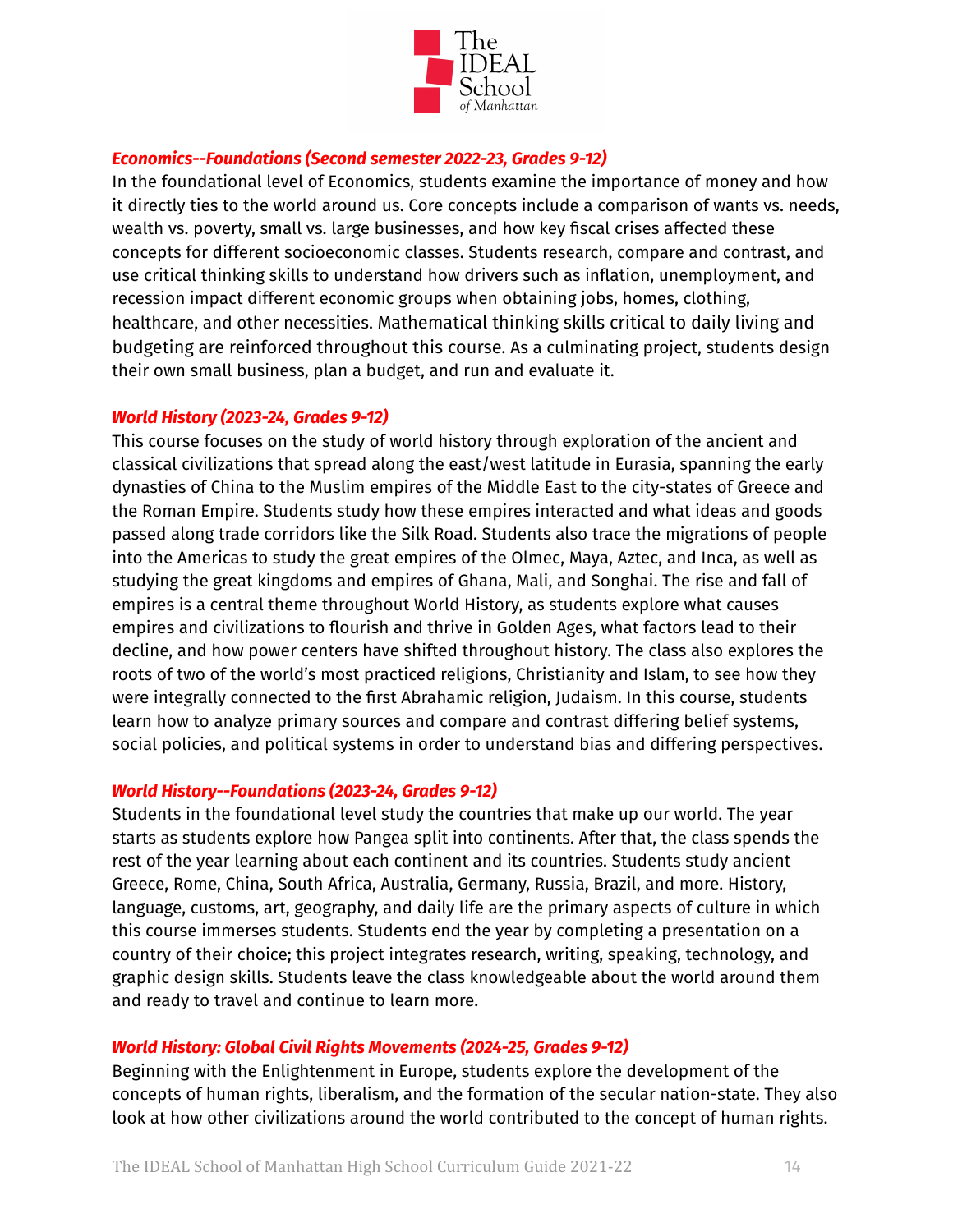

Students explore how Enlightenment ideals influenced other civilizations to rise up against authoritarian regimes. After looking at the revolutions in France and Latin America, the class turns to a different type of revolution, the Industrial Revolution, which led to European colonization of the world. Students take an in-depth look at the impact of colonization on societies around the world, ending with how these communities were able to achieve independence and create their own nations. Many of these societies were able to do this nonviolently. Thus, beginning with Gandhi, the class examines nonviolent political revolutions and the emergence of new nation-states. Finally, the class develops an understanding of a new era of international and political order by studying the two World Wars and the development of the United Nations. The class concludes with a study of the Cold War, the emergence of America as the primary world power, and finally to the "rise of the rest," the new political order of emerging economies in an era of globalization.

#### *World History: Global Civil Rights Movements--Foundations (2024-25, Grades 9-12)*

The foundational level of Global Civil Rights Movements studies how civil rights movements around the world affect how we live today. This course begins with a focus on Gandhi--his life, important ideas, and how he led nonviolent political revolutions. Gandhi serves as a key figure in this class, as students frequently look back to see how he might have navigated moments of tension around the world. The class studies other revolutions that have taken place around the globe and how each revolution came to be and changed its nation. With each new country studied, students explore the culture, geography, and traditions that distinguish them. Students analyze, compare, and contrast the countries with America, learning how each is unique and that all peoples and traditions bring a different perspective to the world. The year concludes with students researching and presenting the history, culture, geography, traditions, and a key movement that led to civil change in a country that interests them. Ultimately, this course gives students a deeper understanding of the world around them and the beliefs and movements that unite and divide nations and peoples.

# The Learning Center

<span id="page-15-0"></span>*The Learning Center is the hub of academic life at IDEAL. It provides a comfortable space for one-to-one and small group work where experienced learning specialists and faculty expand upon classroom instruction by providing additional support, enrichment, and resources. For students in the Zenith Program, their schedule provides time throughout the school day, one to three times per week, to work with learning specialists to address specific academic needs. All students are encouraged to visit or schedule an appointment to explore resources or clarify current work. The Learning Center is overseen by experienced learning specialists who also serve as resources to faculty members, supporting differentiation, and developing student-centered or technology-based activities.*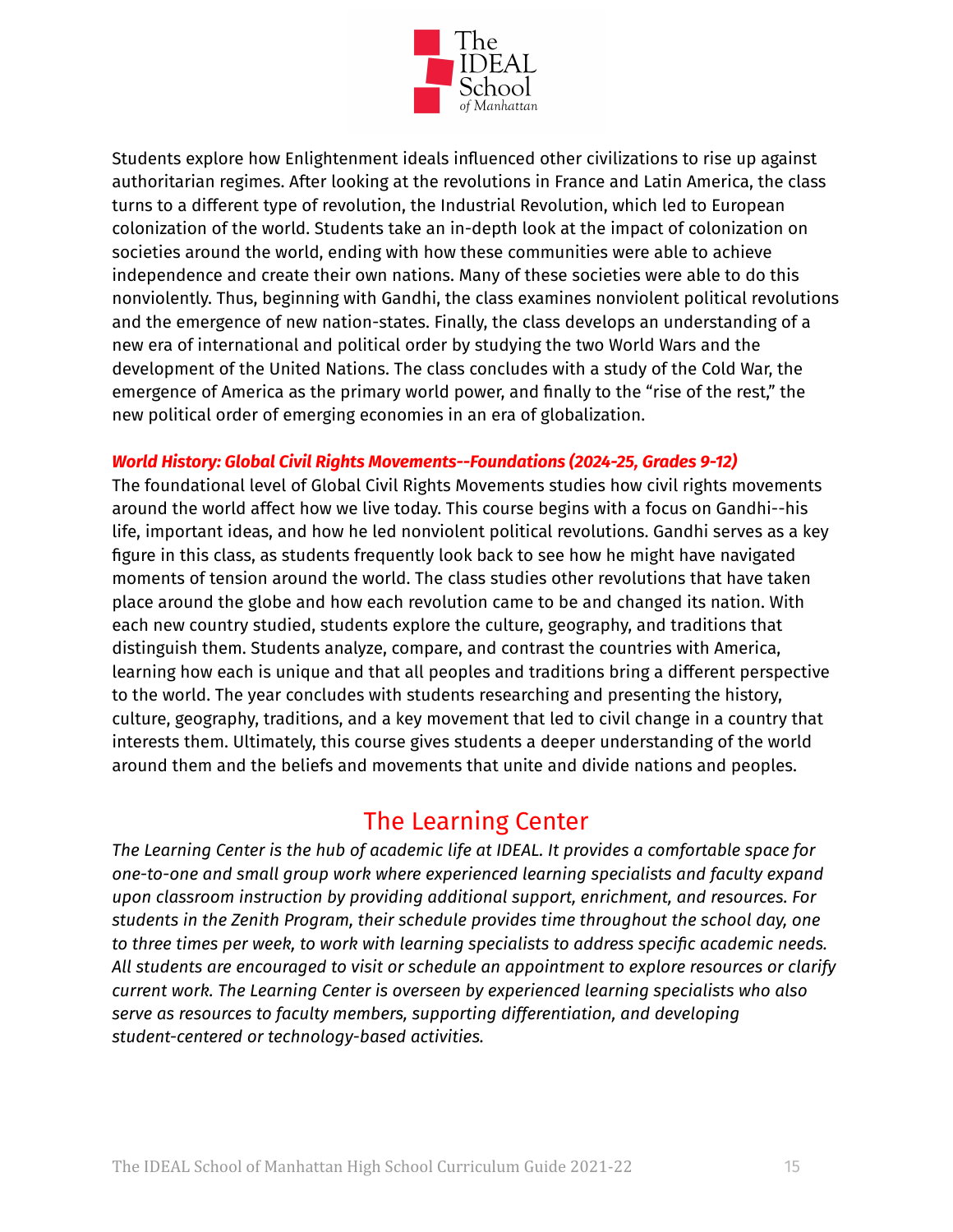

# **Mathematics**

## *Graduation Requirement: 4 years (4 credits) of Math*

<span id="page-16-0"></span>*The Mathematics Department strives to foster in all students an understanding of the foundational and algebraic mathematical functions that order our world. Math classes encourage critical analytical thinking, creative and collaborative problem solving, and connections between the curriculum and the world. Students are assessed regularly to be sure they are progressing at an appropriately challenging and supportive pace. Students begin the curriculum as appropriate for their readiness level and progress through multi-grade classes recommended by the department to challenge and support their development.*

*Math for the Real World 9/10 (two-year foundational class, generally taken in Grades 9 and 10)*

Math for the Real World takes the skills students learned in previous foundational math classes and applies them to real-world experiences. Students focus on time management, money, and measurement skills to help round out their math curriculum. Students travel into the community to practice their money skills and plan activities in and around the city to solidify their time and money management skills. Students run the school store--they identify items that other students would buy, price the items, use a cash register, and make change for customers. Additionally, students monitor profits and keep track of data. This class gives students practical experience for life beyond IDEAL. This course uses the AbleNet *Equals Mathematics* program.

### *Fundamentals of Algebra--Year 1*

Fundamentals of Algebra builds on the basic math skills students have learned in previous foundational math classes and applies them to algebraic concepts. The first semester focuses on using mathematical thinking to solve real world problems. Through a semester-long inquiry project, students develop budgeting skills and research a career of their choice. During the second semester, students are introduced to algebraic concepts. They learn to identify and simplify the components of algebraic expressions using the distributive property and combining like terms. Students study how to read and write algebraic expressions, and how to evaluate variable equations to solve for x. Throughout the course, students continue to develop numerical fluency in real-world, inquiry-based problem solving. This course uses the *Common Core Algebra I* program from eMATHinstruction.

### *Fundamentals of Algebra--Year 2*

Fundamentals of Algebra Year 2 continues to develop essential algebra skills from the previous year. Students explore the coordinate plane, plot points, and learn to find the distance between two points. Students expand on their understanding of the structure of expressions and equations to solve more complex real-world problems. Students then make connections between the equations of linear functions and their graphs. The year concludes with the study of quadratic expressions and functions. This course uses the *Common Core Algebra I* program from eMATHinstruction.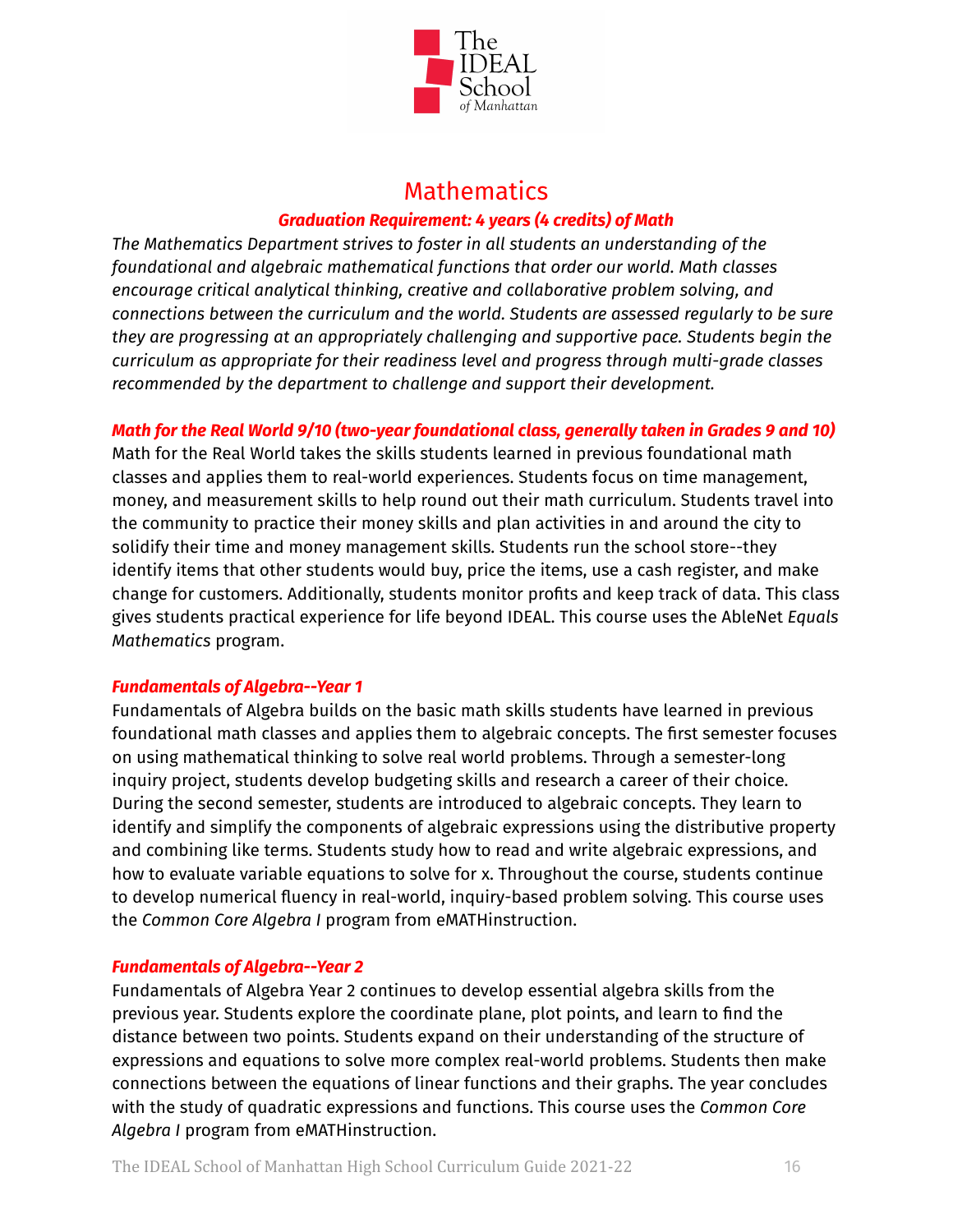

#### *Algebra 1*

In Algebra 1, students develop the skills, knowledge, and vocabulary necessary to perform, express, and communicate mathematical ideas and solve real-world problems using algebra. Students develop algorithms for solving and simplifying expressions, equations, and inequalities. Students work with linear and quadratic functions, in both equation and graph forms, which help to model their thinking. Through discussions and guided activities, students explore positive and negative exponents and learn how these concepts relate to many areas of study outside of mathematics, such as finance, science, and gaming. Students develop techniques for factoring polynomials that will serve them well in future math and science courses. Students also learn how to use online graphing applications and TI-83/84 calculators to assist them in their work. This course uses the *Common Core Algebra I* program from eMATHinstruction.

#### *Geometry*

Geometry formalizes and extends students' geometric experiences from previous pre-algebra and algebra coursework. Students explore more complex geometric situations and deepen their understanding of geometric relationships, moving toward formal mathematical arguments and proofs. Specifically, this course covers Euclidean geometry including definitions, postulates, and theorems. Students also learn to complete geometric constructions. Additional areas of study include congruence, parallel and perpendicular lines, similarity, right triangles, and an introduction to trigonometry. Various algebraic techniques are incorporated throughout the year in the application of geometric concepts and while modeling given situations. This course uses the *Common Core Geometry* program from eMATHinstruction.

#### *Algebra 2/Trigonometry*

This course builds upon topics from Algebra 1 and is designed to strengthen fundamental algebra skills and prepare for higher-level mathematics. The concept of a function is the foundation of this course and ties together each unit. Students study linear, exponential, logarithmic, quadratic, and circular functions and equations. This includes the study of complex numbers, trigonometric ratios, and absolute values. These skills are applied to model and solve real-world problems such as compound interest, projectile motion, and architecture. This course uses the *Common Core Algebra II* program from eMATHinstruction.

#### *Statistics and Data Analysis*

This course provides an introduction to the fundamental principles of statistics, probability, and data analysis. Students explore distributions of data and apply measures of central tendency, variation, and standard deviation, interpreting the information that can be derived from each measure. In this project-based course, the techniques of analysis will be applied to a range of real-world phenomena including sporting outcomes, the stock market, population dynamics, virus spread, and the statistics of extreme weather events. Students will see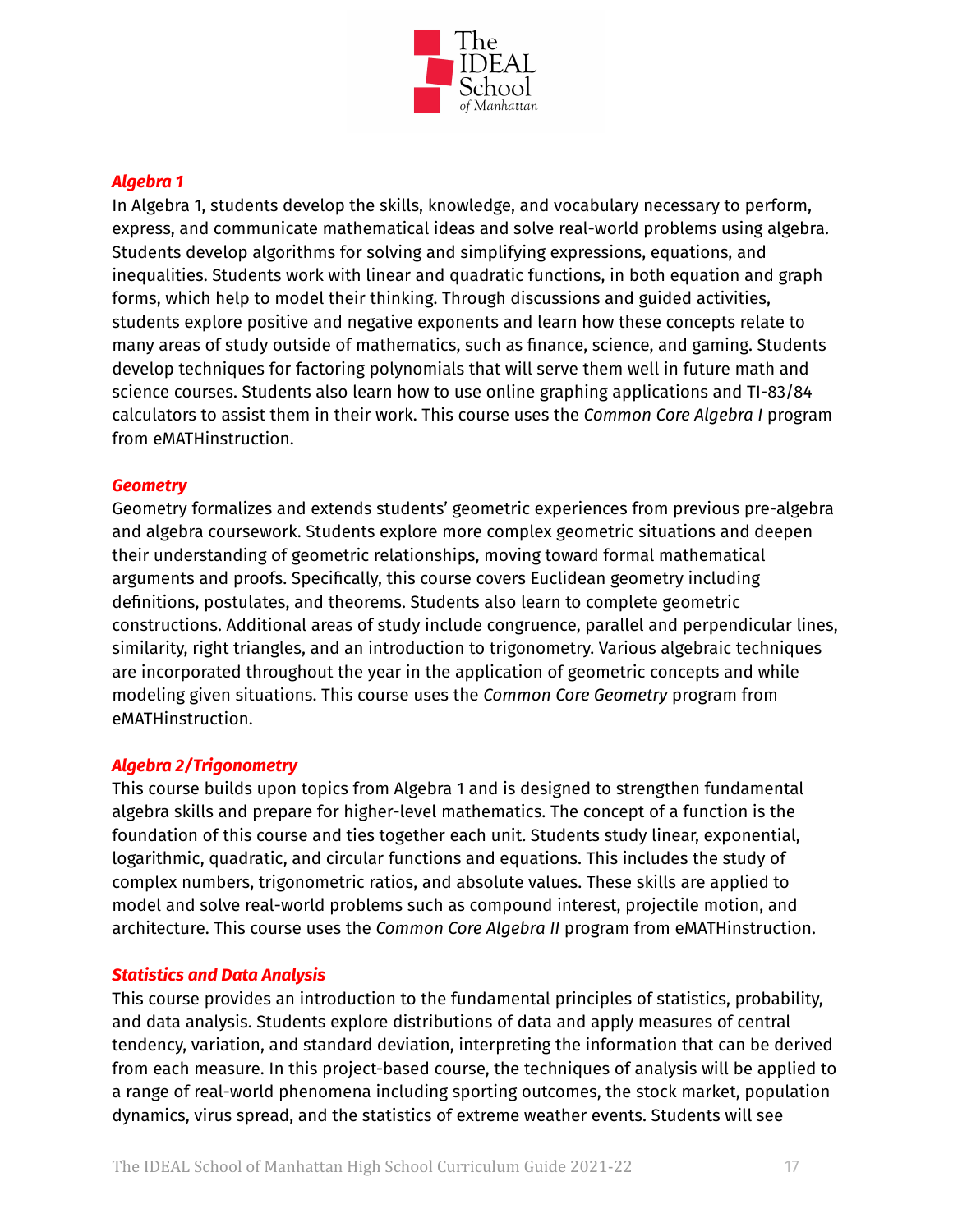

applications of the normal distribution and distributions that are asymmetrical. The display of data through a range of graphical means will be explored and interpreted appropriately to a range of data sets. Students will explore the regression analysis of two-dimensional data sets, examining the data for linearity or other functional relationships. This course uses *Statistics and Probability with Applications* (Starnes and Tabor) and *Introduction to Statistics: An Intuitive Guide for Analyzing Data and Unlocking Discoveries (*Frost).

# Physical Education

# *Graduation Requirement: 3 credits of PE, taught 3 days per week in Grades 9-12*

<span id="page-18-0"></span>*The High School physical education program is designed to support the skills and practices that develop a lifelong appreciation for physical fitness and to ensure that students engage in physical activity. Students are introduced to a range of sports, practice teamwork, build stamina, and develop the habit of maintaining an active and engaged lifestyle.*

#### *Physical Education*

The Physical Education curriculum emphasizes the need for physical activity to support healthy lives while honing students' fundamental skills in team sports and fitness. Units are focused not only on learning the skills required to play sports but also on how to be a supportive member of a team. All units include fitness days and activities so that students can work towards individual goals. Students practice a range of sports over the course of the year, including soccer, floorball, basketball, volleyball, and badminton. Students also create their own original games, presenting and teaching them to the class.

# Health and Wellness

# <span id="page-18-1"></span>*Graduation Requirement: 1 credit of Health and Wellness, taught 1 day per week, during the PE block in Grades 9-12*

IDEAL's Health and Wellness curriculum is predominantly based on the Sexuality Information and Education Council of the United States ([SIECUS](http://www.siecus.org/)) guidelines. Key concepts of the curriculum include human development, relationships, personal skills (decision-making, communication, negotiation), drug and alcohol avoidance, and sexuality. Topics for lessons, discussions, and readings are approached in developmentally appropriate ways, where a class may break into smaller groups based on the subject matter and readiness of individuals within it. The curriculum also emphasizes the importance of establishing safe and effective health practices both inside and outside of school. The class will look at the significance of practicing good nutrition, the world of mental health, and peer-to-peer relationships. Sexual health encompasses discussions of behavior, consent, sexually transmitted diseases, identity, and the role of society and the media. All IDEAL students take a Health and Wellness class once a week during the PE block.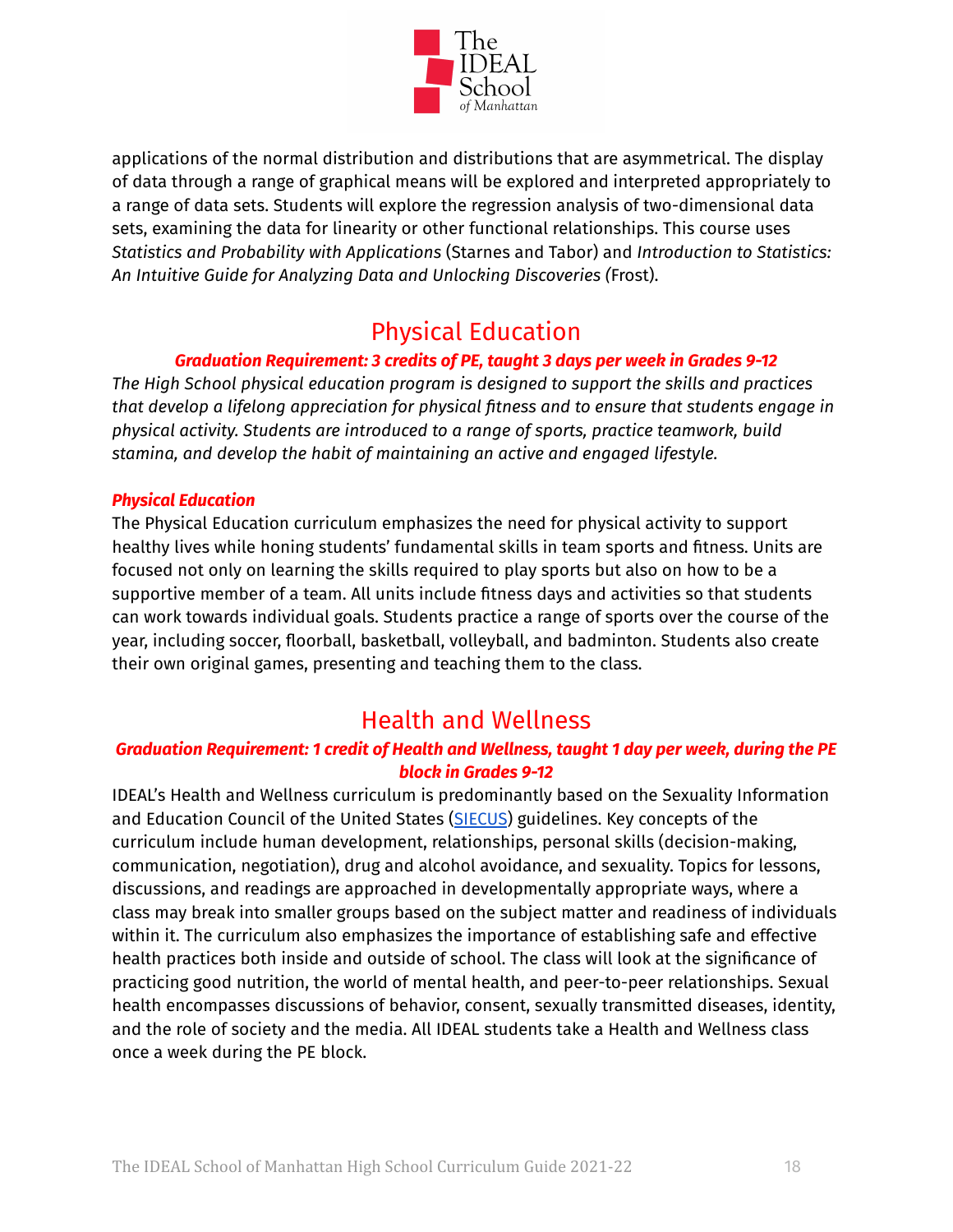

# **Science**

# <span id="page-19-0"></span>*Graduation Requirement: Three years (3 credits), consisting of Chemistry, Physics, and Biology or the corresponding foundational courses*

*IDEAL's Science Department is dedicated to creating an inquiry-based curriculum that develops students' foundational knowledge of biology, chemistry, and physics, as well as opportunities for elective study. Students learn through hands-on exploration and experimentation. Students also have opportunities to apply their science skills and literacy to examine our planet's most pressing challenges in sustainability, particularly those involving human health and environmental issues.*

# *Physics (2021-22, Grades 9-11)*

Physics explores the nature of motion, matter, and energy. In this survey course, students study concepts including the fundamental properties of mechanical systems, such as motion, forces, and energy, with their applications to heat, electricity, magnetism, sound, and optics. Students conduct laboratory investigations, which play a central role in consolidating their understanding of the concepts and applications in their lives. Physics gives students a regular opportunity to apply math skills at every level through estimation, calculation, measurement, and algebraic application of formulae. Coursework involves laboratory activities, class experiments, data analysis, and independent research that require students to demonstrate problem-solving skills that connect to applications that range widely, including sports, music, space, Earth dynamics, transportation, and digital technology. Honors physics provides additional emphasis on the mathematical tools necessary to solve more complex problems. Students in the foundational level explore the same topics through a multisensory approach tied closely to real-world phenomena. This course uses the *Experience Physics* text from SAVVAS Realize.

### *Biology (2022-23, Grades 9-11)*

This course explores traditional concepts in biology, including genetics, evolution, and molecular interdependence within the systems of our bodies and the planet. The class begins with an introduction to biochemistry and atomic theory to understand molecules of the cell and protein synthesis. Students then explore DNA structure to understand modern genetic engineering and theories of heredity and evolution. Through experimental design and comparative anatomy dissections, students investigate body systems of several phyla of the animal kingdom, ultimately studying the eleven human systems necessary to maintain homeostasis. Finally, students engage in ecological studies to question and solve problems that relate to the environmental challenges that affect our planet. This college-preparatory course incorporates inquiry-based learning, laboratory activities, oral presentations, collaborative study, and scientific writing. Students in the foundational section focus on connections between the anatomy and physiology of human body systems and healthy lifestyle practices. Inquiry-based learning includes the creation of scientific models, laboratory investigations, and a wide variety of hands-on activities. Students are encouraged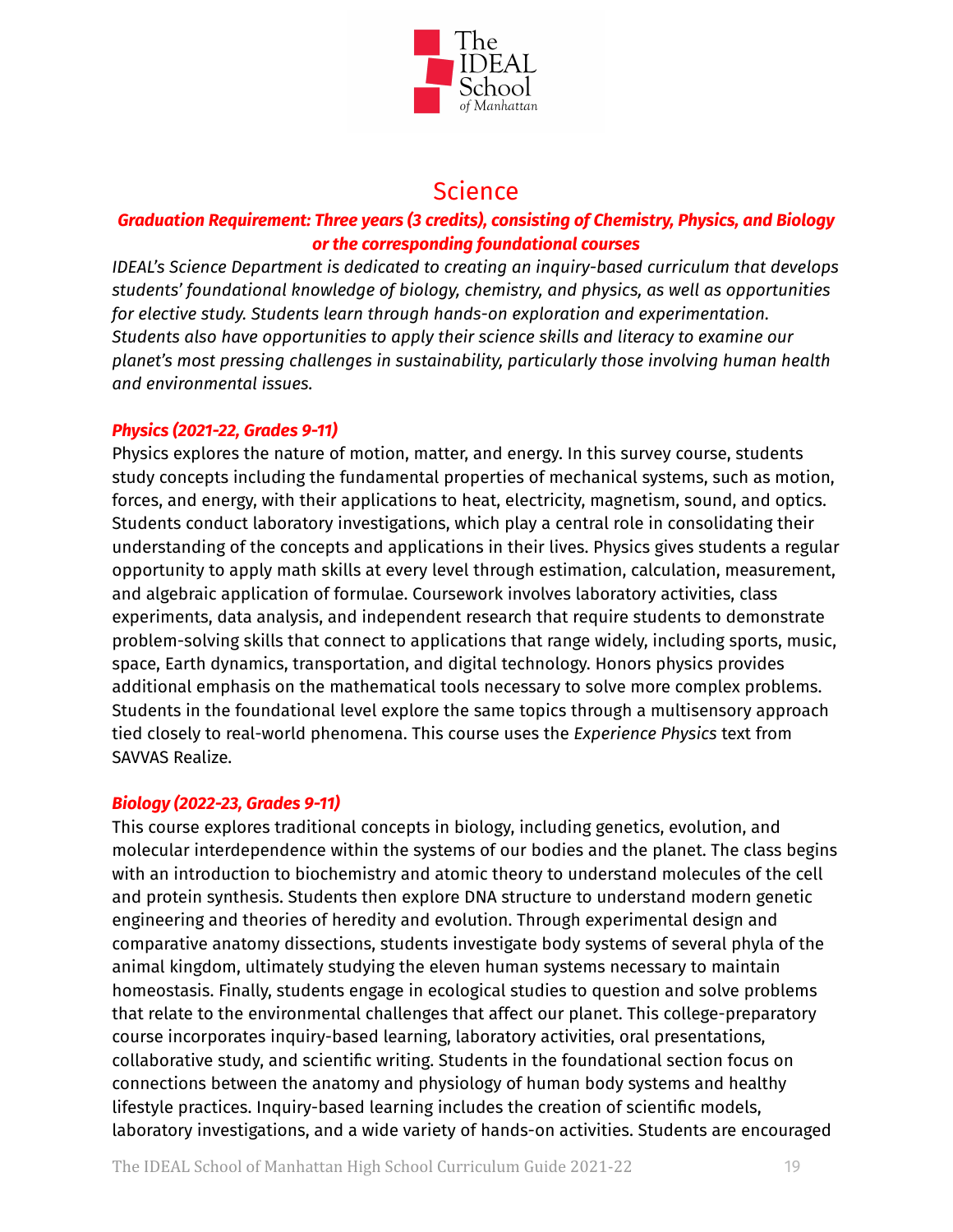

to build presentation skills and work collaboratively to share knowledge and implement learning in their personal lives. Honors Biology is an intensive course taught at a level equivalent to that of an introductory biology course taken in college. The emphasis is on developing an understanding of biological concepts including cell and molecular biology, genetics, organismal biology, ecology, and evolution.

# *Chemistry (2023-24, Grades 9-11)*

This introductory course in the theories and concepts of modern chemistry is designed to prepare students for college chemistry. Topics are presented to increase awareness and understanding of the role of chemistry in daily life and in environmental issues prevalent in our world today. The course emphasizes atomic and molecular structure, chemical bonding, stoichiometry, properties of gases and solutions, reaction rates and equilibrium, acid‐base reactions, and chemical thermodynamics. Students are introduced to organic and nuclear chemistry through inquiry-based learning and independent research initiatives. Laboratory work develops students' reasoning power and the ability to apply chemical principles to current environmental and human health challenges. In Honors Chemistry, students explore topics in additional depth and additional emphasis is placed on the formal lab report and analysis of data. In Foundations of Chemistry, students are introduced to the study of matter and the practices of scientific investigation. Students learn about the physical properties of solids, liquids, and gases, and they explore changes in states of matter and density. Using the scientific method, students predict, experiment, and observe chemical reactions.

# Global Languages

# <span id="page-20-0"></span>*Graduation Requirement: 3 full years of the same global language or additional support in language arts with permission of the Upper School Head*

*Through the study of global languages at IDEAL, students gain confidence in reading, writing, listening, and speaking in the target language, and they develop an appreciation for the diverse cultures and communities of native speakers. The arts and experiential learning infuse the curriculum as students explore the rich history of the culture they are studying in New York City and across the globe, applying their knowledge in creative ways.*

# Spanish

### <span id="page-20-1"></span>*Spanish 1*

Spanish 1 provides daily opportunities for students to develop the fundamental elements of the Spanish language within a cultural context. The primary focus areas of this class are listening, understanding, responding, reading, and writing. Students learn and practice vocabulary on practical topics such as school, family, home, community, animals, sports, transportation, travel. The class is taught largely in Spanish to allow students to practice conversational skills. Upon completion, students are able to comprehend and respond with grammatical accuracy to both spoken and written Spanish and are also ready to demonstrate their cultural awareness with more confidence. Throughout the year, students travel to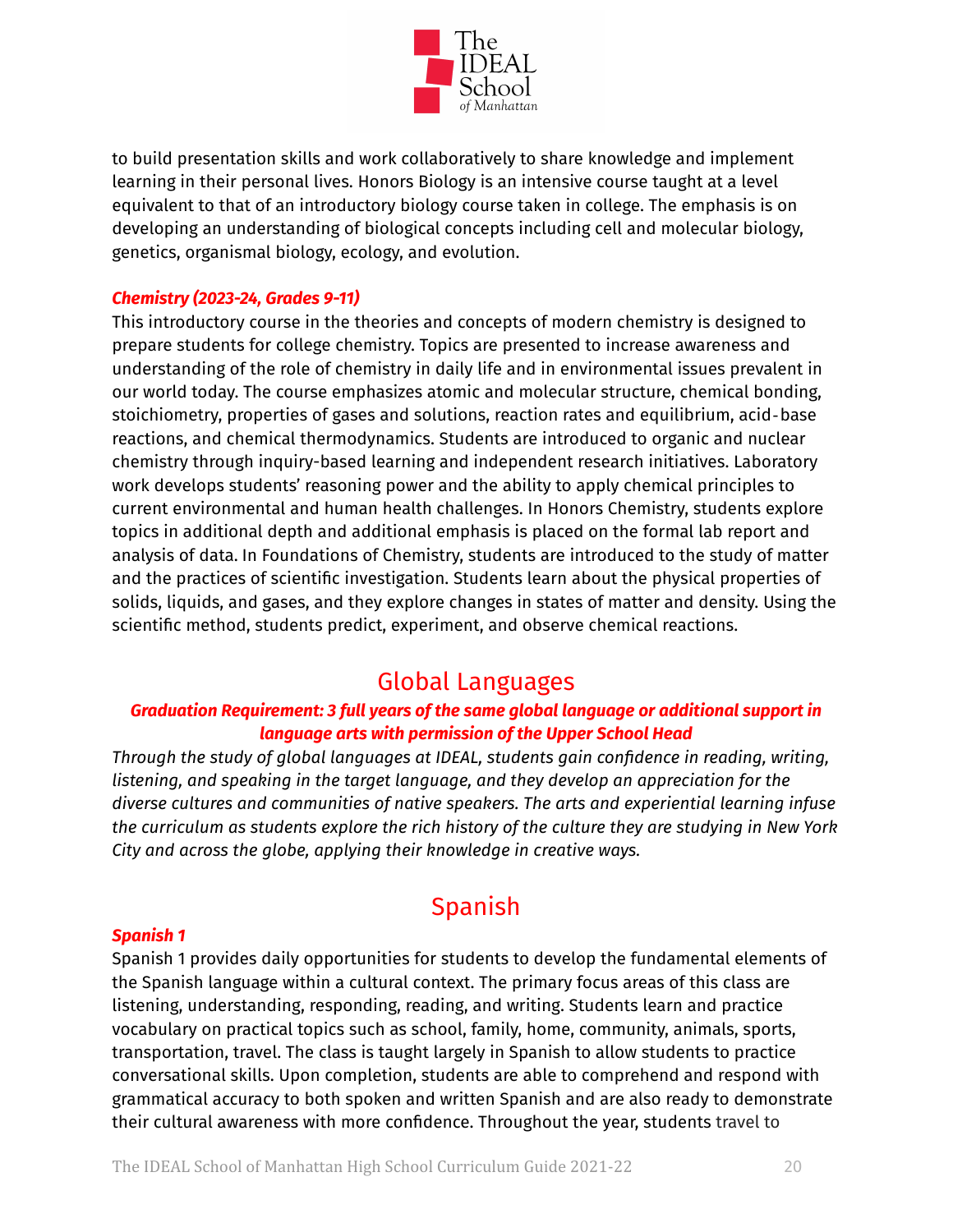

cultural events, art exhibits, shops, and restaurants to expose them to the rich Latinx culture within New York City. This course uses *High School Espanòl Santillana 1* and *Easy Spanish Step-By-Step* texts*.*

### *Spanish 2*

In this course, students continue to improve their skills in all modalities of the language- listening, speaking, reading, and writing--with a heavy emphasis on grammatical structures. Multimedia presentations and interactive activities develop students' content mastery and fluency. Having mastered the present tense in Spanish 1, students study the past, present progressive, present perfect, conditional, and future tenses, along with learning commands and reflexive verbs. Spanish 2 moves beyond daily life into topics such as travel, sports, leisure activities, childhood, news, and professions. Skills are developed through more advanced reading, writing, and listening activities, and speaking practice. Creating awareness of social justice is an important aspect of this Spanish class which explores issues that Latinos face in their home countries and the reasons behind immigration to the United States. In addition to talking about the challenges Latinos face in this county, we also celebrate their achievements. This course uses *High School Espanòl Santillana 2* and *Easy Spanish Step-By-Step* texts*.*

#### *Advanced Spanish: Language and Culture*

Advanced Spanish: Language and Culture is a rigorous course, conducted almost exclusively in Spanish, providing students with opportunities to develop language proficiency across the three modes of communication: interpretive, interpersonal, and presentational. Students will engage with authentic materials including essays, literary texts, newspaper articles, charts and graphs, music, podcasts, and videos. These materials, which are representative of the Spanish-speaking world, are the source material for reading, writing, listening, and speaking within the three modes of communication. Through engagement with authentic sources, students will develop an understanding of the culture that allows them to make comparisons based on interdisciplinary analysis and interpretation.

# Senior Electives

<span id="page-21-0"></span>*Senior electives are offered to students who have met their three science graduation requirements of biology, chemistry, and physics, or who have met their Spanish language requirement. Students are offered a range of semester-long electives, independent studies, or year-long classes offered by One Schoolhouse. Electives are driven by student and faculty interest.*

*Recent electives offered include: American Sign Language Journalism and Media Studies Culinary Arts Philosophy*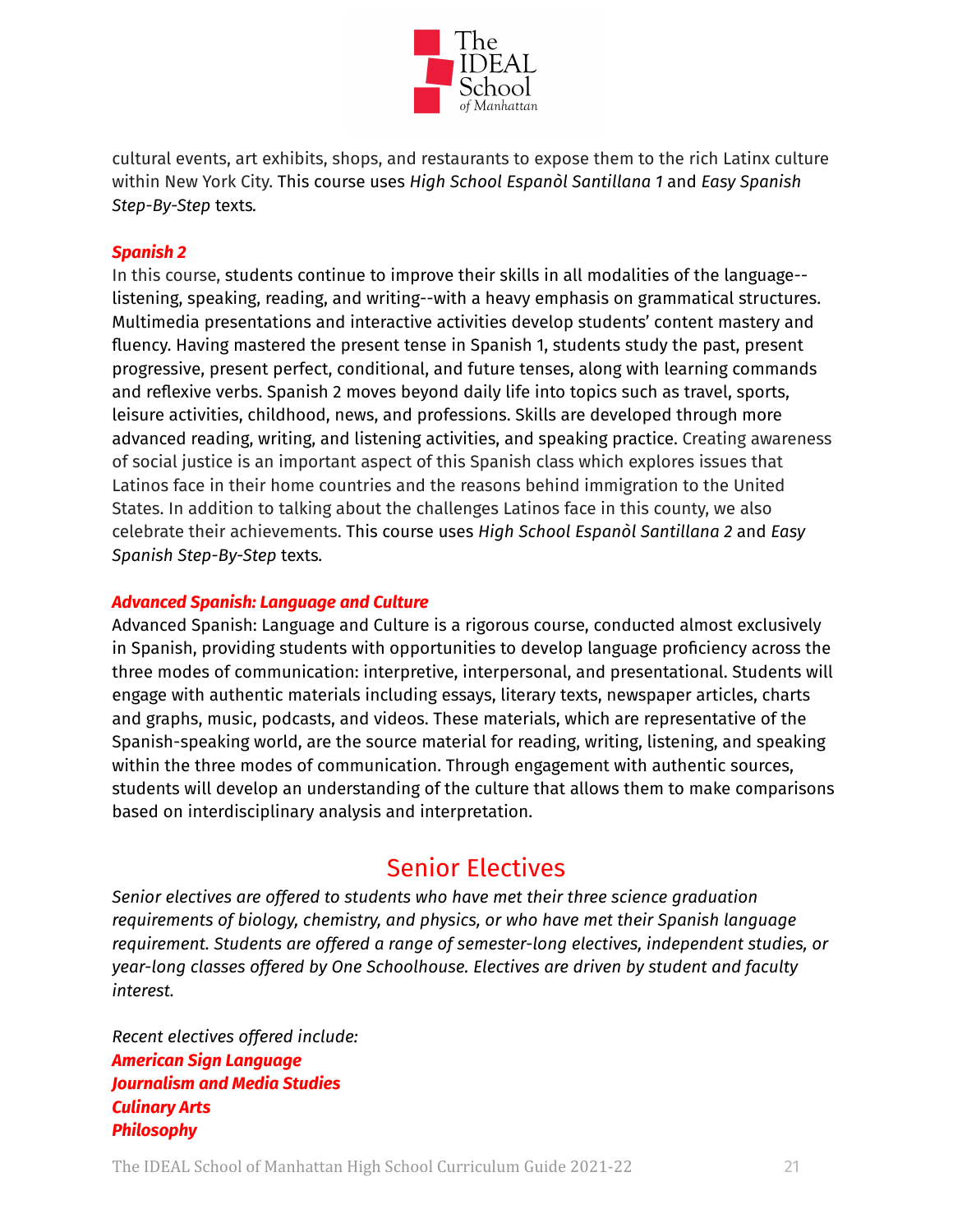

*Astronomy and Cosmology Sustainable Design*

*Recent Student Independent Studies, include: The Study of Black Music Mental Health of Children During the Pandemic*

# One Schoolhouse

<span id="page-22-0"></span>IDEAL is a member of the One [Schoolhouse](http://www.oneschoolhouse.org/our-schools.html) Consortium. Membership in One Schoolhouse allows us to expand our High School course offerings. Upper-level electives offered through One Schoolhouse include Psychology, Latin 1, Marine Science, This I Believe: Activism in the Age of Disenfranchisement and Extremism. Through One Schoolhouse, IDEAL also offers Advanced Placement (AP) classes including AP Spanish Literature and Culture and AP Studio Art. Summer transition classes include Summer Geometry. Girls can also take single-gender online classes through The Online [School](http://www.oneschoolhouse.org/history.html) for Girls, a subsidiary of One Schoolhouse. Students interested in taking a One Schoolhouse class and who meet the minimum course prerequisites are encouraged to see the Head of School for an application.

# *One Schoolhouse Classes at IDEAL*

*IDEAL will provide funding for eligible students to take one class through One [Schoolhouse](https://www.oneschoolhouse.org/) in Grades 9-12. IDEAL supports students in taking One Schoolhouse classes by communicating regularly with the One Schoolhouse administration and checking in with our students. One Schoolhouse classes are offered for credit and will appear on students' transcripts, so this represents a serious commitment on their part. IDEAL students are expected to adhere to all expectations and policies set forth in IDEAL's handbook and in the One Schoolhouse Handbook. Please review with care the withdrawal and refund policies in the One Schoolhouse Handbook. Withdrawal after the deadline will result in a \$500 charge to the family.*

# **Summer classes offered by One Schoolhouse (go to [www.oneschoolhouse.org](https://www.oneschoolhouse.org/summer.html) to review the course description before selecting):**

Geometry AP Computer Science Principles Pre-Calculus World Religions

# **A sampling of courses offered by One Schoolhouse (go to [www.oneschoolhouse.org](https://www.oneschoolhouse.org/for-students.html) to review the course description before selecting):**

AP Art History AP Calculus AP Chinese Language & Culture AP Computer Science A AP Computer Science Principles AP English Literature AP Environmental Science AP Human Geography AP Music Theory AP Psychology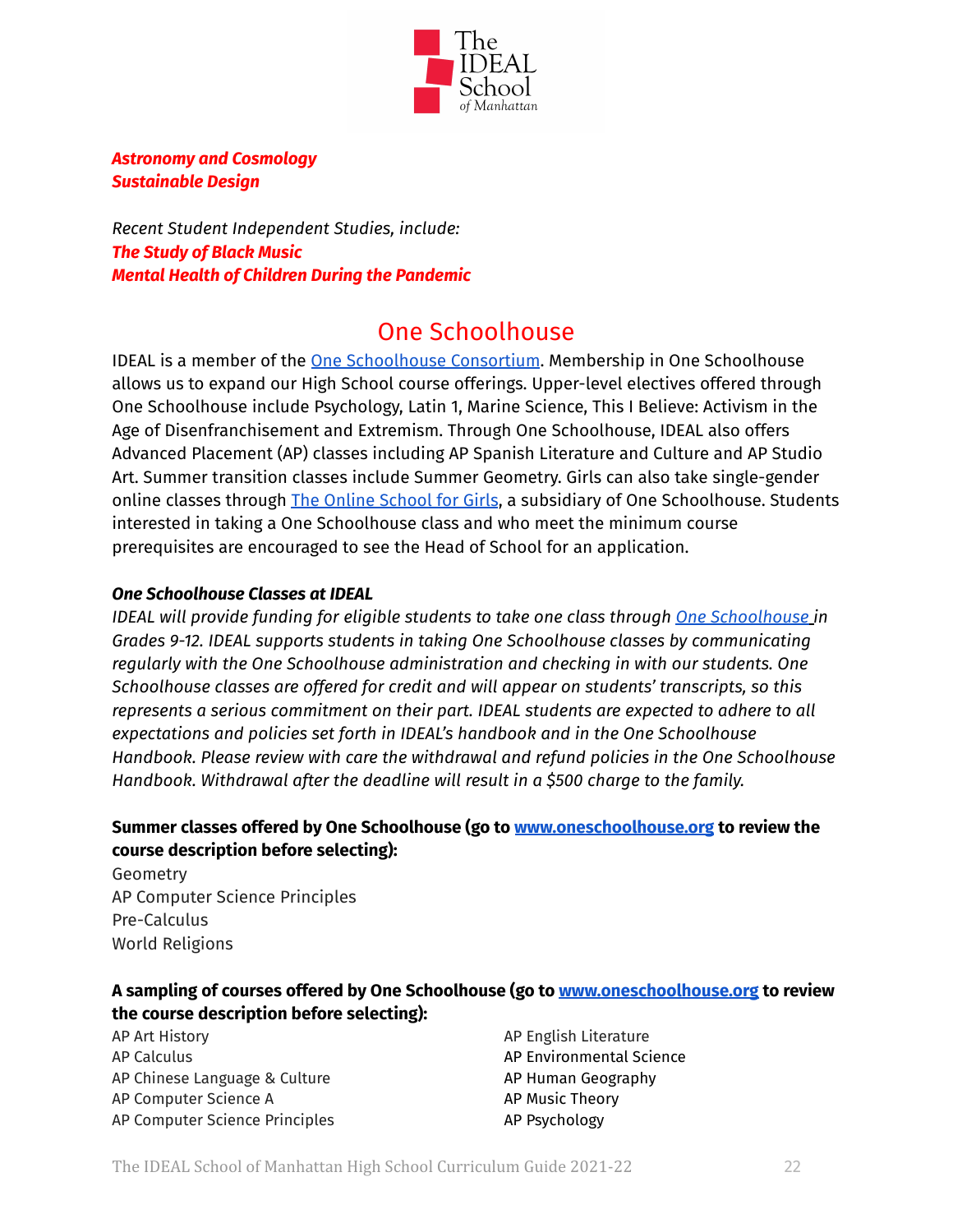

AP Statistics AP US Government & Politics AP Comparative Government and Politics Art History Chinese III/IV Civics, Culture, and Intersectionality Gender and Sexual Identity in America

Latin I, Latin II, Latin III/IV Marine Science Neuroscience Psychology

# Leadership, Service Learning, and Social Justice

<span id="page-23-0"></span>*Working in concert with the academic curriculum, the leadership, service learning, and social justice programs at IDEAL foster the social and emotional development of confident and compassionate young people who are able to advocate for themselves and others; possess the self-awareness to take healthy risks that lead to growth; and are prepared to contribute their voices and talents to a more just and equitable society.*

#### *Leadership*

Every Upper School student can find an opportunity to lead at IDEAL. Student voices and leadership find expression formally and informally. Upper School Student Council provides a forum for students to discuss issues related to life in the Upper School, represent their peers, and plan student-centered community activities and initiatives. Student leaders represent the school regularly as admissions ambassadors and panelists. Clubs offer students opportunities to lead in a wide array of activities. Upper School students are also paired as buddies with Lower School students.

#### *Advisory*

Every High School student is a member of a grade-level advisory group, and every advisory group is led by faculty members who look after the academic, social, and emotional growth of the individuals and the group as a whole. Advisory groups gather briefly at the beginning and end of each day to touch base and to strengthen the sense of community before delving into academic classes. Advisory groups also meet each week for guided discussions on topics related to health, friendship, advocacy, and growth mindset. With guidance from an advisor, weekly time is spent working on navigating the topics and stressors that are important for High School age children. Students spend time practicing mindfulness techniques, frustration tolerance, conflict resolution strategies, and discussing issues that might be weighing on them. It is the role of the advisor to know each student as an individual and as a learner and to support the academic and personal growth of each student on a daily basis and in more strategic ways over the course of the year. The advisor serves as the first point of contact and as a partner for parents so that the school and families act in concert to support each child in achieving their full potential.

#### *Service Learning*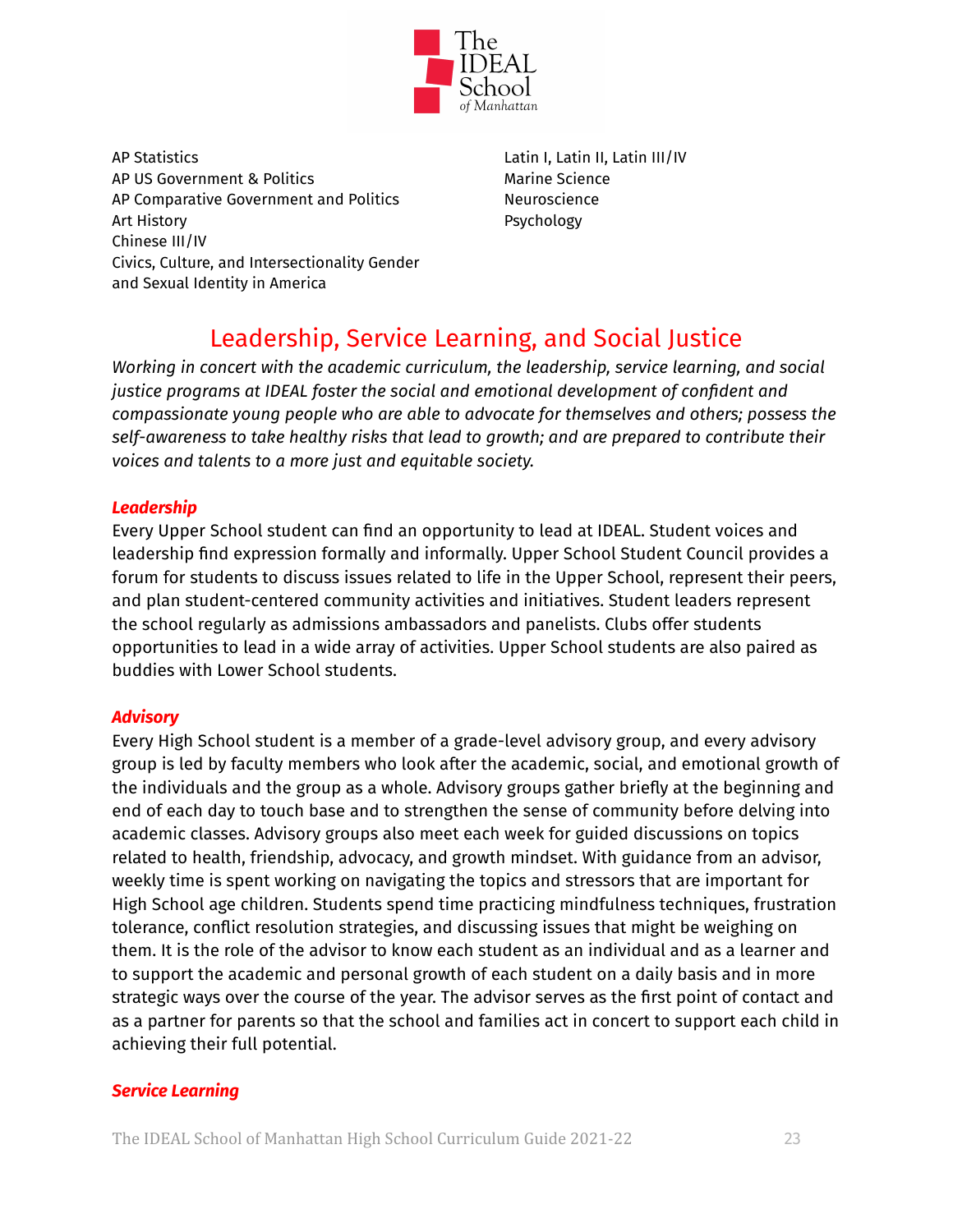

Aligned with IDEAL's mission to build a more just and equitable world, the High School Service Learning Program builds on the foundations laid in the Lower and Middle Schools. In Grades 9 and 10, students survey a range of service organizations and identify a few that particularly resonate with their interests. Designated service learning days provide students with service experiences with a range of organizations. With the guidance of a faculty mentor, Grade 11 students focus their service on a particular organization, learning more about its mission, operations, population served, and organizational needs. As seniors, each student develops and undertakes a capstone project designed to serve their organization over the course of the year, presenting to the IDEAL community during the closing weeks of school, prior to graduation. High School students are required to serve community organizations for a minimum of 15 hours per year.

#### *Social Justice Curriculum*

IDEAL's anti-bias and multicultural values are woven into the fabric of our curriculum and school. We support each student's positive identity and attitude development by directly addressing during Community Time the impact of stereotyping, bias, and discriminatory behavior; encouraging cooperative learning; and teaching conflict resolution. Students compare multiple perspectives in all of their classes as they develop empathy, voice, and self-advocacy skills. Social justice topics are also woven into the advisory program. Inclusive education provides students with an excellent academic foundation and empowers them to succeed in a truly diverse society with self-confidence, acceptance, and compassion.

### *Senior Leadership--Senior Speech*

Seniors are leaders in the school. As they prepare for post-secondary life, every senior will work on a Senior Speech, drafting, editing, and refining a speech on a meaningful topic of their choice. The senior speech draws deeply on the senior's experience and growth through IDEAL as well as their aspirations for making an impact in their world. The speech is presented to the community during a special Senior Speech Assembly that meets approximately once a month from October to April.

### *Senior Leadership--Senior Project*

The Senior Project is a work experience through which each senior engages with a not-for-profit organization for the final two weeks of the school year before graduation, taking the place of their regular school schedule. Planning for Senior Projects starts early in the year on an individual basis, identifying and researching an organization to which the senior hopes to make a meaningful contribution. The student is supported in this process, connects with the organization, and arranges a volunteer project. At the conclusion of the work period, each senior makes a presentation to the community to share their experiences and what they learned.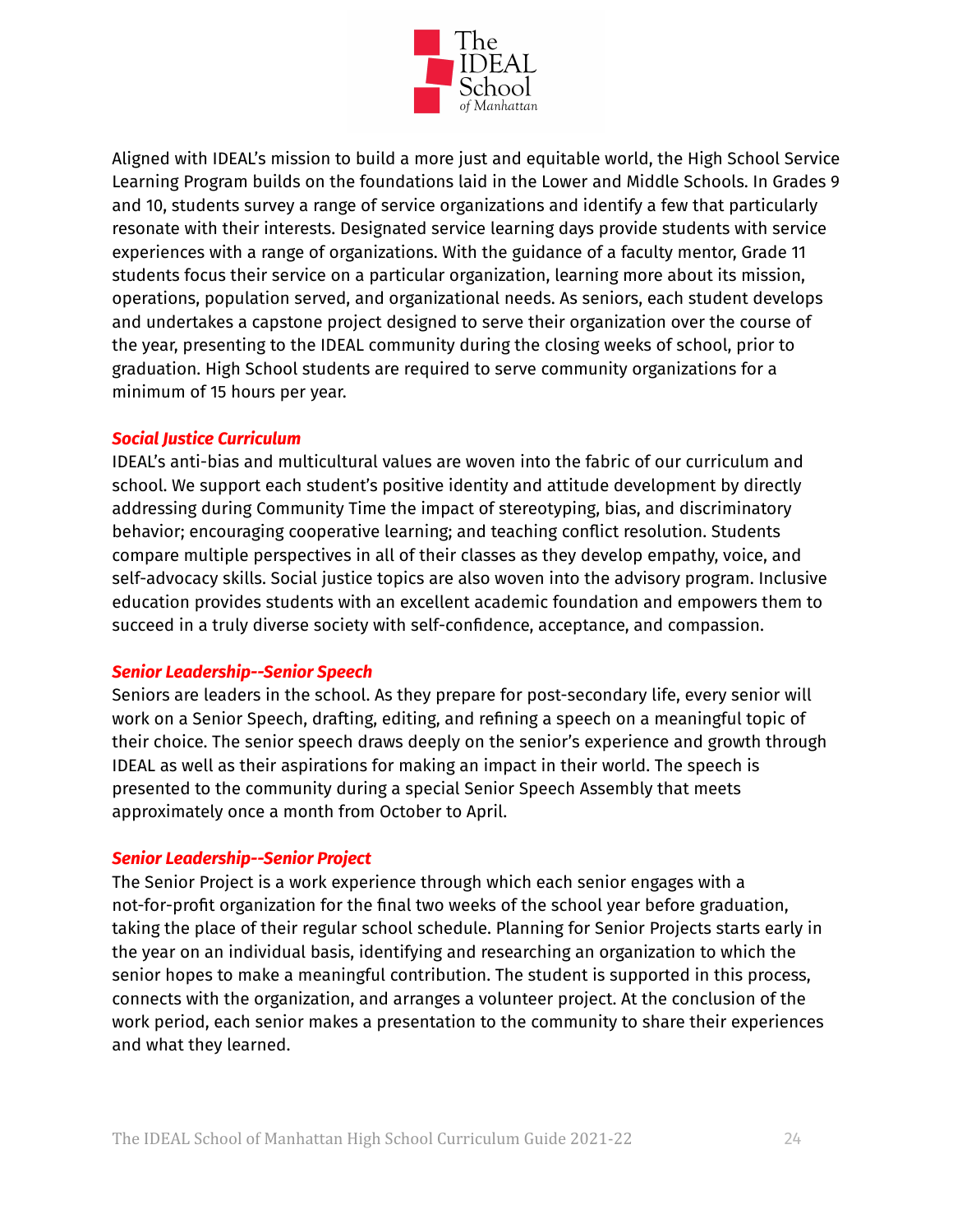

# College and Postsecondary Guidance

<span id="page-25-0"></span>IDEAL's College and Postsecondary Guidance Program partners with families to develop a student-centered, individualized plan that encourages students to take appropriate ownership of their postsecondary process. Throughout the academic year, families have the opportunity to receive information through college nights and intimate panel discussions with college and postsecondary access experts. The process begins in Grade 9 by beginning discussions about post-secondary hopes and plans and continues with increasing focus throughout their High School years. Through one-on-one conferencing and a year-long College Research and Exploration course, Grade 11 and 12 students establish goals and reflect on how they learn best. This weekly preparation class includes a personal statement writing workshop, financial aid overview, interview preparation, and how to request letters of recommendation from teachers. Students in Grade 11 also have the opportunity to enroll in a four-month SAT preparation course on the IDEAL campus with the external prep company Empire Edge, and through which they receive individualized weekly feedback and coaching. Families meet with IDEAL's College and Postsecondary Counselor to help them identify an appropriate range of options that best suit the student's aspirations and chart a course through the application and financial aid process. Grade 12 students and their families are supported through all the steps of applications, including financial aid applications, evaluation of offers, and connecting with specific programs.